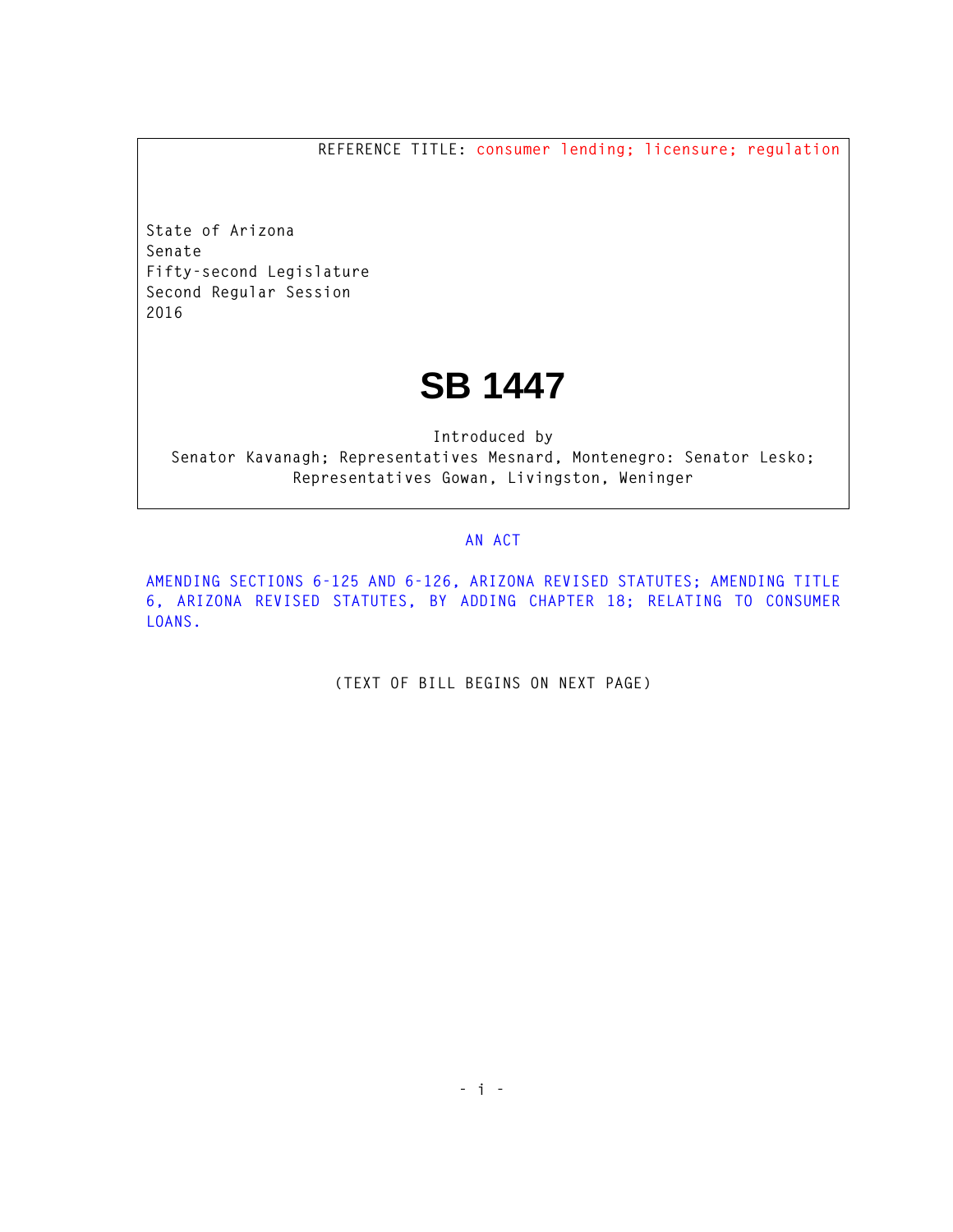**1 Be it enacted by the Legislature of the State of Arizona: 2 Section 1. Section 6-125, Arizona Revised Statutes, is amended to 3 read: 4 6-125. Annual examination assessment of financial institutions 5 and enterprises; costs of foreign examination; payment 6 A. Before August 31 of each year the superintendent shall make the 7 following annual assessments: 8 1. Upon ON banks, the annual assessment set by the superintendent. 9 2. Upon ON savings and loan associations, a charge not to exceed the 10 annual assessment set for state banks under paragraph 1 of this subsection. 11 3. Upon ON credit unions, the annual assessment set by the 12 superintendent. 13 B. The superintendent shall assess against the institution or 14 enterprise examined a charge at the rate set by the superintendent but not to 15 exceed sixty-five dollars per hour for each examiner employed in the 16 following examinations: 17 1. Any examination of a trust company. 18 2. Any examination of the trust operation of a bank or a savings and 19 loan association. 20 3. Any examination of a financial institution ordered by the 21 superintendent in addition to the regular examination required under section 22 6-122. 23 4. Any examination of an enterprise ordered by the superintendent. 24 5. Any examination of a financial institution holding company or 25 international banking facility. 26 6. Any examination of a consumer lender. 27 7. ANY EXAMINATION OF A FLEXIBLE CREDIT LENDER. 28 C. For a financial institution or enterprise maintaining an office 29 outside this state, in addition to the annual assessment or examination 30 assessment, the superintendent shall make an assessment equal to the travel 31 and subsistence expense incurred in the examination of the office in the 32 foreign state or country. Notwithstanding any other limitation prescribed by 33 law, examiners engaged in examination of a foreign office shall be reimbursed 34 for their necessary travel and subsistence expenses. Reimbursement for 35 examiners' expenses shall be credited to the appropriation account of the 36 department. 37 D. Assessments under this section are due and payable to the 38 department within thirty days after notice of the assessment is mailed by the 39 department. The superintendent shall assess a penalty of fifty dollars for 40 each day after the thirty-day period that the financial institution or 41 enterprise fails to remit the assessment, unless, upon ON good cause shown, a 42 written request for an extension is approved by the superintendent prior to 43 the expiration of the specified time. In no event shall the total penalty 44 exceed the examination assessment.**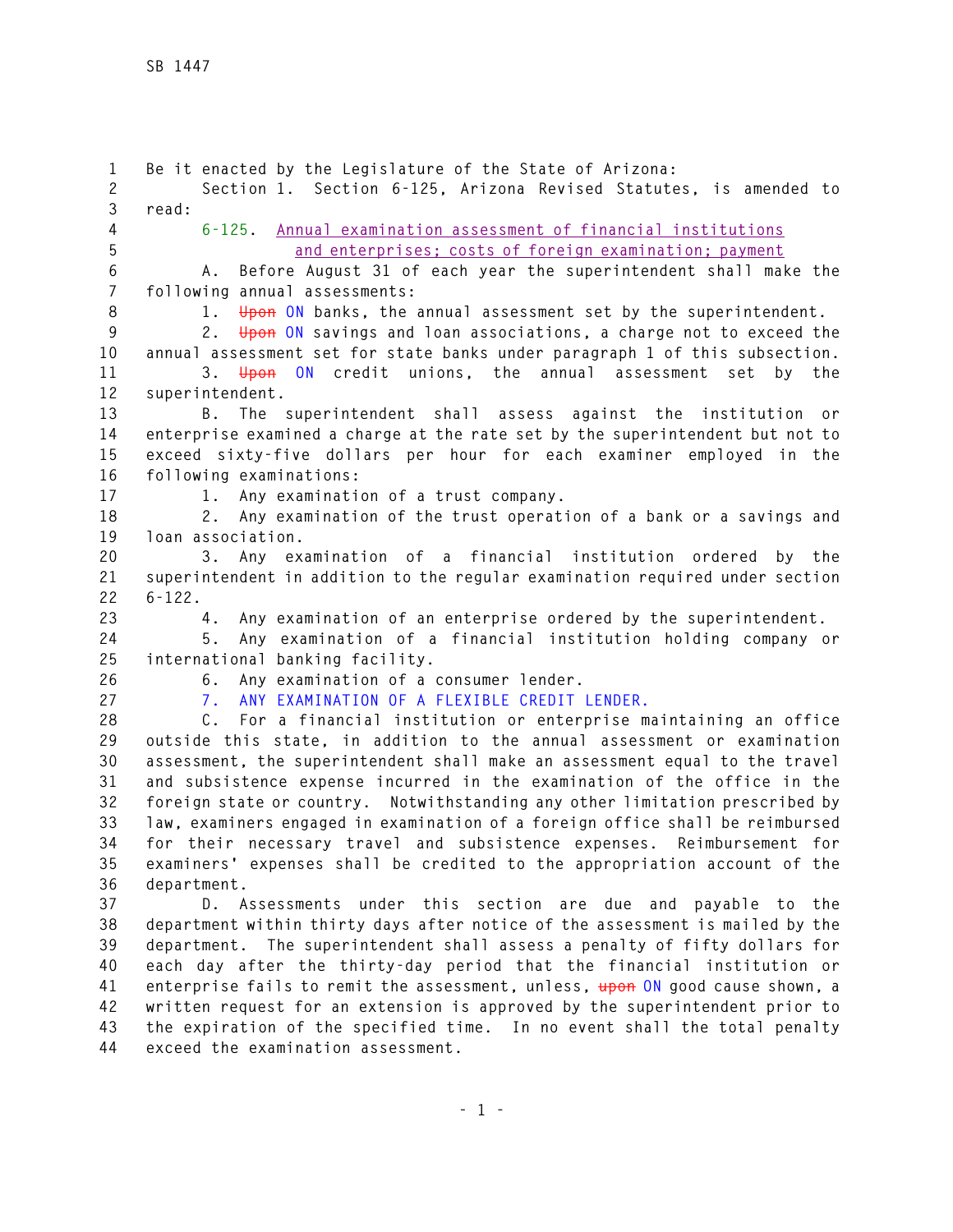**1 E. The superintendent shall set the amount of the annual assessment to 2 be charged to banks and credit unions. In setting the annual assessment upon 3 ON banks, the superintendent shall consider the annual assessment set by the 4 comptroller of currency for national banks. In setting the annual assessment 5 upon ON credit unions the superintendent shall consider the annual assessment 6 set by the national credit union administration for federal credit unions. 7 Sec. 2. Section 6-126, Arizona Revised Statutes, is amended to read: 8 6-126. Application fees for financial institutions and 9 enterprises 10 A. The following nonrefundable fees are payable to the department with 11 the filing of the following applications: 12 1. To apply for a banking permit, five thousand dollars. 13 2. To apply for an amendment to a banking or savings and loan 14 association permit, one thousand dollars. 15 3. To establish each banking branch office, seven hundred fifty 16 dollars. 17 4. To move a banking office to other than an established office of a 18 bank, one thousand dollars. 19 5. To apply for a savings and loan association permit, five thousand 20 dollars. 21 6. To establish each savings and loan association branch office, one 22 thousand five hundred dollars. 23 7. To move an office of a savings and loan association to other than 24 an established office, one thousand dollars. 25 8. To organize and establish a credit union, one hundred dollars. 26 9. To establish each credit union branch or to move a credit union 27 office to other than an established office of a credit union, two hundred 28 fifty dollars. 29 10. To organize and establish any other financial institutions for 30 which an application or investigation fee is not otherwise provided by law, 31 two thousand five hundred dollars. 32 11. To acquire control of a financial institution, other than a 33 consumer lender, five thousand dollars. 34 12. To apply for a trust company license, five thousand dollars. 35 13. To apply for a commercial mortgage banker, mortgage banker, escrow 36 agent or consumer lender license, one thousand five hundred dollars. 37 14. To apply for a mortgage broker, commercial mortgage broker, sales 38 finance company or debt management company license, eight hundred dollars. 39 15. To apply for a collection agency license, one thousand five 40 hundred dollars. 41 16. To apply for a deferred presentment company license, one thousand 42 dollars. 43 17. To apply for a motor vehicle dealer license, three hundred 44 dollars.**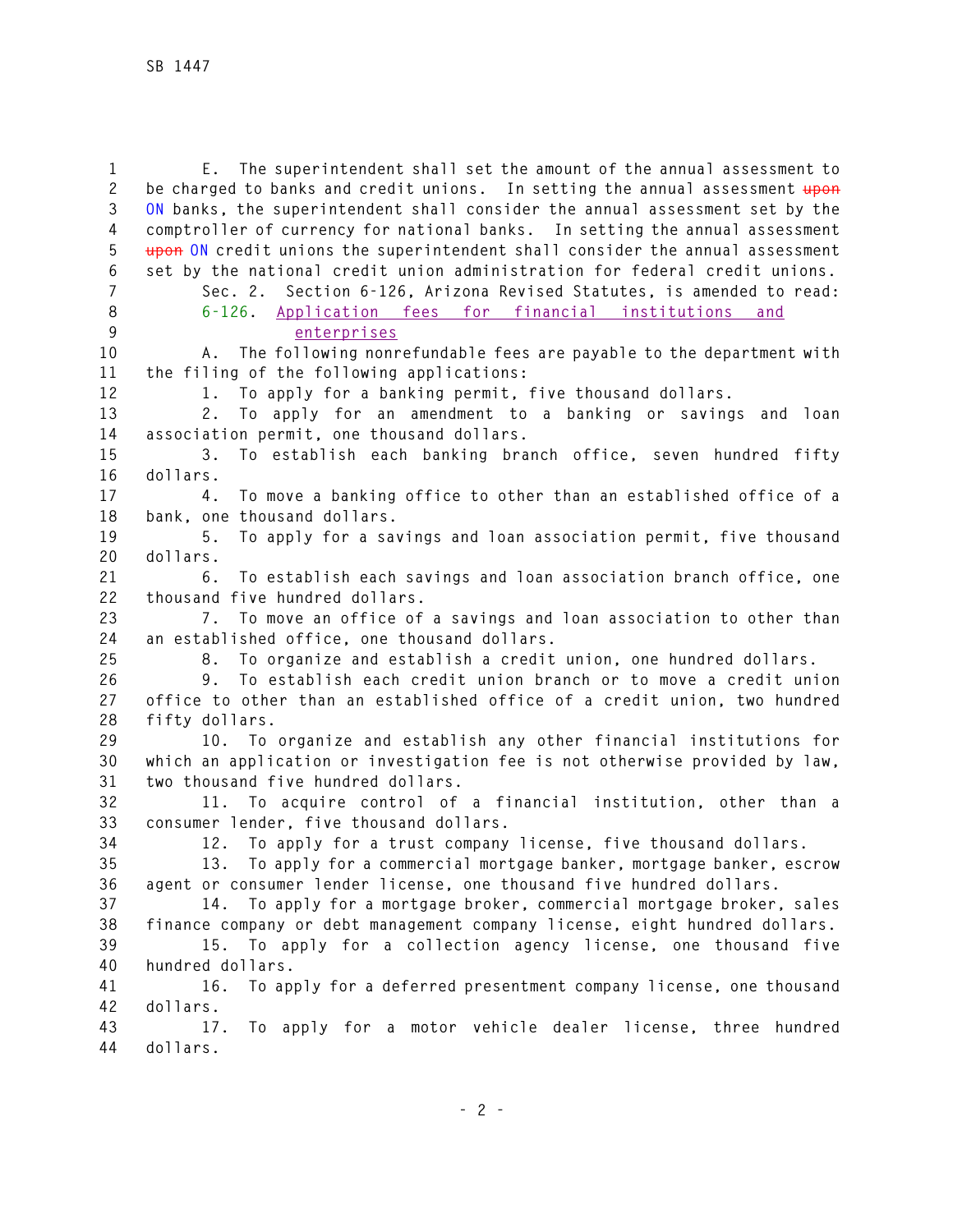**1 18. To apply for a branch office of an escrow agent, consumer lender, 2 FLEXIBLE CREDIT LENDER, commercial mortgage banker, mortgage banker, trust 3 company, money transmitter, collection agency or deferred presentment 4 company, five hundred dollars.** 

**5 19. To apply for a branch office of a mortgage broker, commercial 6 mortgage broker, debt management company or sales finance company, two 7 hundred fifty dollars.** 

**8 20. To apply for approval of the articles of incorporation of a 9 business development corporation, five hundred dollars.** 

**10 21. To apply for approval for the merger or consolidation of two or 11 more financial institutions, five thousand dollars per institution.** 

**12 22. To apply for approval to convert from a national bank or federal 13 savings and loan charter to a state chartered institution, five thousand 14 dollars.** 

**15 23. To apply for approval to convert from a federal credit union to a 16 state chartered credit union, one thousand dollars.** 

**17 24. To apply for approval to merge or consolidate two or more credit 18 unions, five hundred dollars per credit union.** 

**19 25. To move an established office of an enterprise to other than an 20 established office, fifty dollars.** 

**21 26. To issue a duplicate or replace a lost enterprise's license, one 22 hundred dollars.** 

**23 27. To change a responsible person on a mortgage broker's, commercial 24 mortgage broker's, commercial mortgage banker's or a mortgage banker's 25 license, two hundred fifty dollars.** 

**26 28. To change an active manager on a collection agency license or a 27 manager of a money transmitter branch office license, two hundred fifty 28 dollars.** 

**29 29. To change the licensee name on a financial institution or 30 enterprise license, not more than two hundred fifty dollars.** 

**31 30. To apply for a money transmitter license, one thousand five 32 hundred dollars plus twenty-five dollars for each branch office and 33 authorized delegate to a maximum of four thousand five hundred dollars.** 

**34 31. To acquire control of any money transmitter or controlling person 35 pursuant to chapter 12 of this title, two thousand five hundred dollars.** 

**36 32. To receive the following publications:** 

**37 (a) Quarterly bank and savings and loan statement of condition, not 38 more than ten dollars per copy.** 

**39 (b) Monthly summary of actions report, not more than five dollars per 40 copy.** 

**41 (c) A list of licensees, a monthly pending actions report and all 42 other in-house prepared reports or listings made available to the public, not 43 more than one dollar per page.** 

**44 33. To apply for a loan originator license, an amount to be determined 45 by the superintendent.**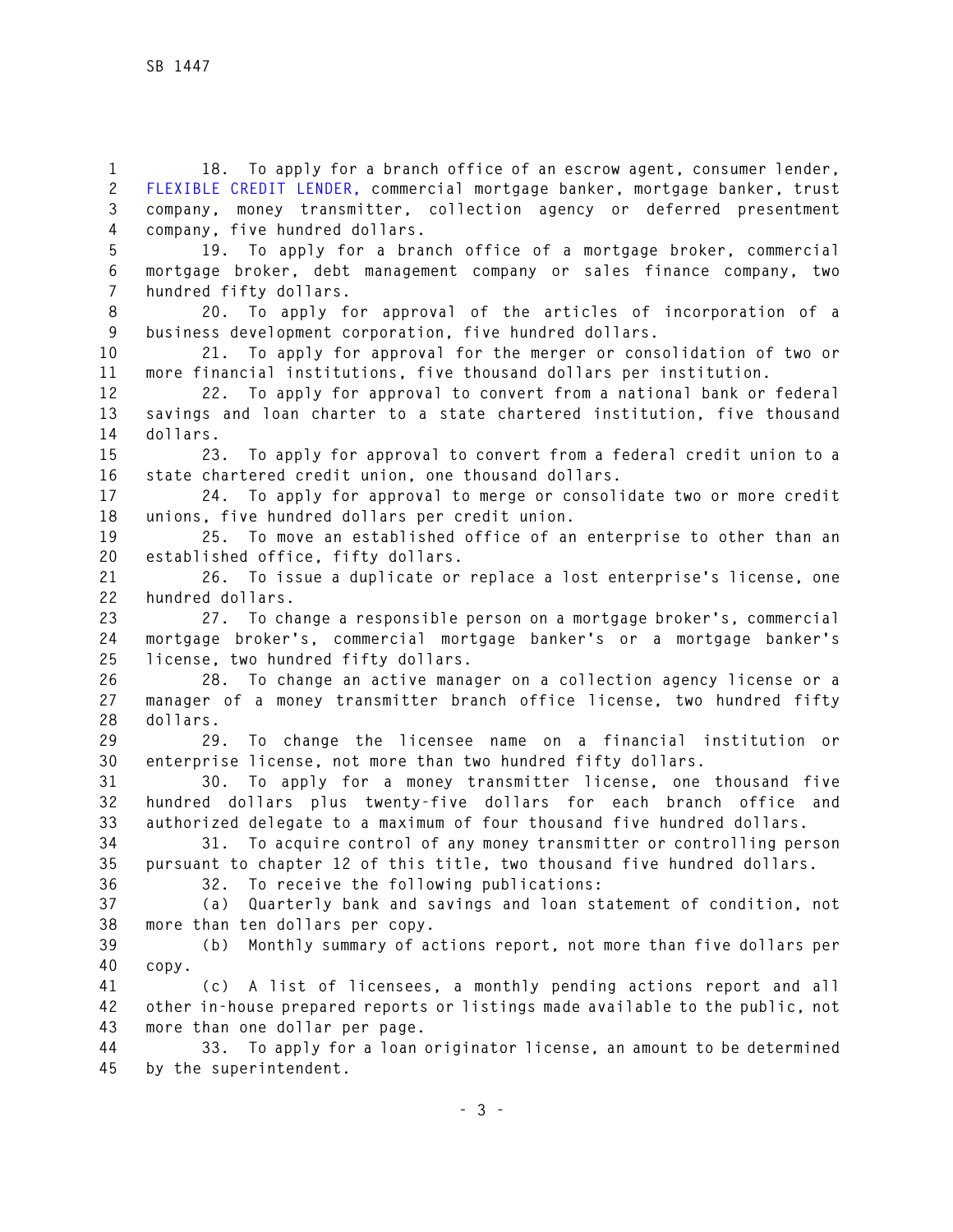**1 34. To apply for a loan originator license transfer, an amount to be 2 determined by the superintendent.** 

**3 35. To apply for a conversion from a mortgage banker license to a 4 mortgage broker license, an amount to be determined by the superintendent.** 

**5 36. TO APPLY FOR A FLEXIBLE CREDIT LENDER LICENSE, AN AMOUNT TO BE 6 DETERMINED BY THE SUPERINTENDENT.** 

**7 B. On issuance of a license or permit for a financial institution or 8 enterprise, the superintendent shall collect the first year's annual 9 assessment or renewal fee for the financial institution or enterprise 10 prorated according to the number of quarters remaining until the date of the 11 next annual assessment or renewal.** 

**12 C. The following annual renewal fees shall be paid each year:** 

**13 1. For an escrow agent, or trust company, one thousand dollars plus 14 two hundred fifty dollars for each branch office.** 

**15 2. For a debt management company or sales finance company, five 16 hundred dollars plus two hundred dollars for each branch office.** 

**17 3. For a collection agency, six hundred dollars plus two hundred 18 dollars for each branch office.** 

**19 4. For a motor vehicle dealer, one hundred fifty dollars.** 

**20 5. For an inactive mortgage broker or commercial mortgage broker, two 21 hundred fifty dollars.** 

**22 6. For a mortgage banker that negotiates or closes in the aggregate 23 one hundred loans or less in the immediately preceding calendar year, seven 24 hundred fifty dollars, and for a mortgage banker that negotiates or closes in 25 the aggregate over one hundred loans in the immediately preceding calendar 26 year, one thousand two hundred fifty dollars. In addition, a mortgage banker 27 shall pay two hundred fifty dollars for each branch office.** 

**28 7. For a commercial mortgage banker, one thousand two hundred fifty 29 dollars. In addition, a commercial mortgage banker shall pay two hundred 30 fifty dollars for each branch office.** 

**31 8. For a mortgage broker or commercial mortgage broker that negotiates 32 or closes in the aggregate fifty loans or less in the immediately preceding 33 calendar year, two hundred fifty dollars and for a mortgage broker or 34 commercial mortgage broker that negotiates or closes in the aggregate more 35 than fifty loans in the immediately preceding calendar year, five hundred 36 dollars. In addition, a mortgage broker or commercial mortgage broker shall 37 pay two hundred dollars for each branch office.** 

**38 9. For a consumer lender OR A FLEXIBLE CREDIT LENDER, one thousand 39 dollars plus two hundred dollars for each branch office.** 

**40 10. For a money transmitter, five hundred dollars plus twenty-five 41 dollars for each branch office and each authorized delegate to a maximum of 42 two thousand five hundred dollars.** 

**43 11. For a deferred presentment company, four hundred dollars. In 44 addition, a deferred presentment company shall pay two hundred dollars for 45 each branch office.**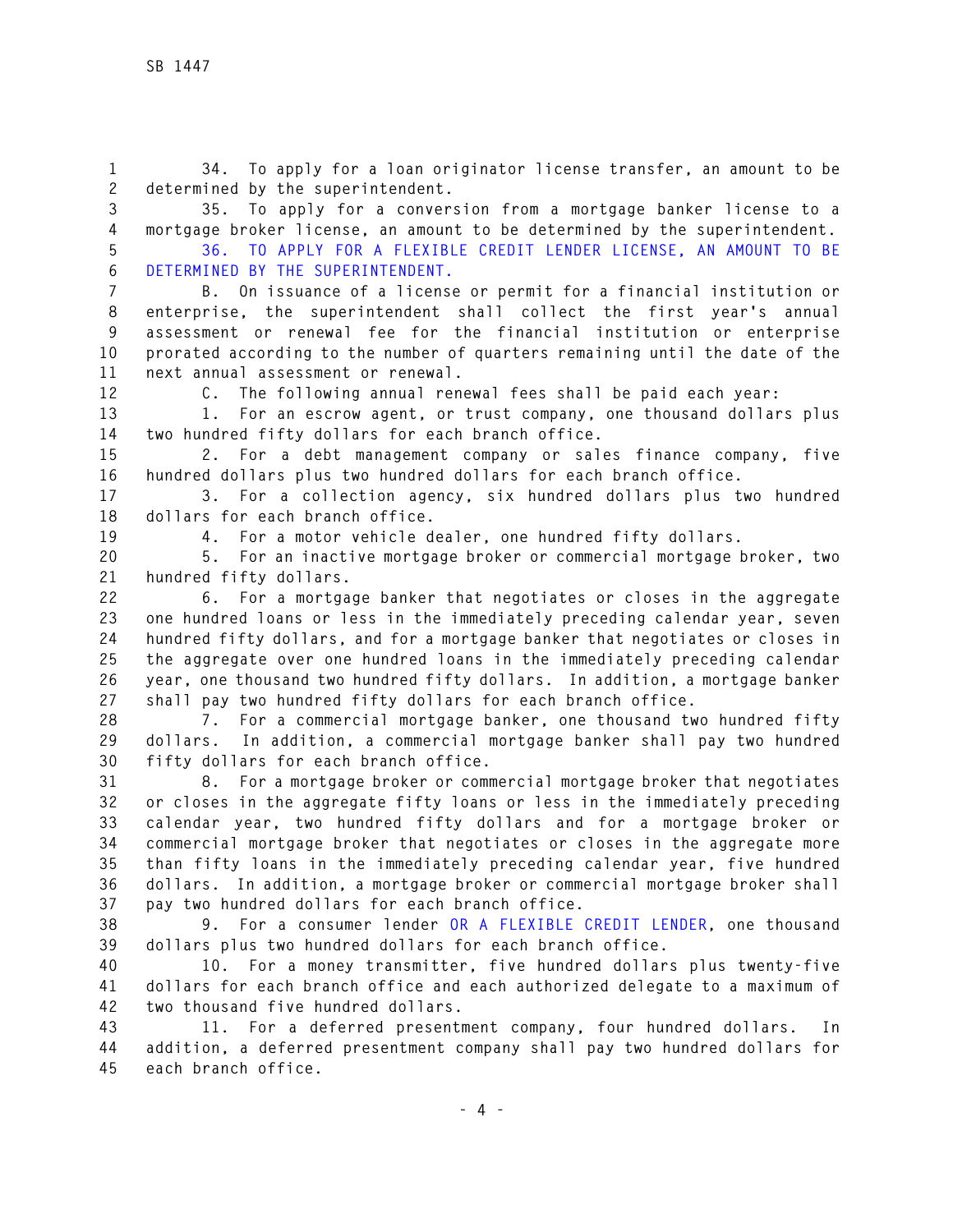**1 12. For a loan originator, an amount to be determined by the 2 superintendent. 3 13. For an inactive status loan originator, an amount to be determined 4 by the superintendent. 5 D. The license, renewal or branch office permit fee for a premium 6 finance company for each calendar year or part thereof shall not be less than 7 one hundred dollars or more than three hundred dollars as set by the 8 superintendent. If the license is issued or the branch office is opened 9 after June 30 in any year, the fees shall not be less than fifty dollars or 10 more than one hundred fifty dollars for that year. 11 Sec. 3. Title 6, Arizona Revised Statutes, is amended by adding 12 chapter 18, to read: 13 CHAPTER 18 14 FLEXIBLE CREDIT LOANS 15 ARTICLE 1. GENERAL PROVISIONS 16 6-1801. Definitions 17 IN THIS CHAPTER, UNLESS THE CONTEXT OTHERWISE REQUIRES: 18 1. "AMOUNT FINANCED" MEANS THE AMOUNT OF CREDIT EXTENDED TO A CONSUMER 19 ON A FLEXIBLE CREDIT LOAN DETERMINED PURSUANT TO THE TRUTH IN LENDING ACT 20 (P.L. 90-321, 82 STAT. 146; 15 UNITED STATES CODE SECTIONS 1601 THROUGH 21 1667f). 22 2. "ANNUAL PERCENTAGE RATE" MEANS THE MEASURE OF THE COST OF CREDIT, 23 EXPRESSED AS A YEARLY RATE, THAT RELATES THE AMOUNT AND TIMING OF VALUE 24 RECEIVED BY THE CONSUMER TO THE AMOUNT AND TIMING OF PAYMENTS MADE, 25 DETERMINED PURSUANT TO THE TRUTH IN LENDING ACT (P.L. 90-321, 82 STAT. 146; 26 15 UNITED STATES CODE SECTIONS 1601 THROUGH 1667f). 27 3. "CONSUMER" MEANS AN INDIVIDUAL WHO OBTAINS A FLEXIBLE CREDIT LOAN 28 FOR PERSONAL, FAMILY OR HOUSEHOLD PURPOSES. 29 4. "FINANCE CHARGE" MEANS THE AMOUNT PAYABLE BY A CONSUMER INCIDENT TO 30 OR AS A CONDITION OF THE EXTENSION OF A FLEXIBLE CREDIT LOAN BUT DOES NOT 31 INCLUDE OTHER FEES ALLOWED PURSUANT TO SECTION 6-1833. 32 5. "FLEXIBLE CREDIT LENDER" MEANS A PERSON THAT ADVERTISES TO MAKE, 33 SOLICITS OR HOLDS ITSELF OUT TO MAKE OR MAKES FLEXIBLE CREDIT LOANS TO 34 CONSUMERS IN THIS STATE. 35 6. "FLEXIBLE CREDIT LOAN" MEANS A WRITTEN AGREEMENT SUBJECT TO THIS 36 CHAPTER BETWEEN A LICENSEE AND A CONSUMER ESTABLISHING A DIRECT CLOSED-END 37 LOAN THAT SATISFIES ALL OF THE FOLLOWING: 38 (a) HAS AN ORIGINAL PRINCIPAL AMOUNT THAT IS NOT LESS THAN FIVE 39 HUNDRED DOLLARS AND NOT MORE THAN TWO THOUSAND FIVE HUNDRED DOLLARS. 40 (b) IS FOR PERSONAL, FAMILY OR HOUSEHOLD PURPOSES. 41 (c) IS UNSECURED OR IS SECURED BY PERSONAL PROPERTY. 42 (d) HAS A MAXIMUM TERM OF TWENTY-FOUR MONTHS. 43 (e) IS PAYABLE IN SUBSTANTIALLY EQUAL INSTALLMENTS OF PRINCIPAL AND** 

**44 INTEREST FOR THE TERM OF THE LOAN.**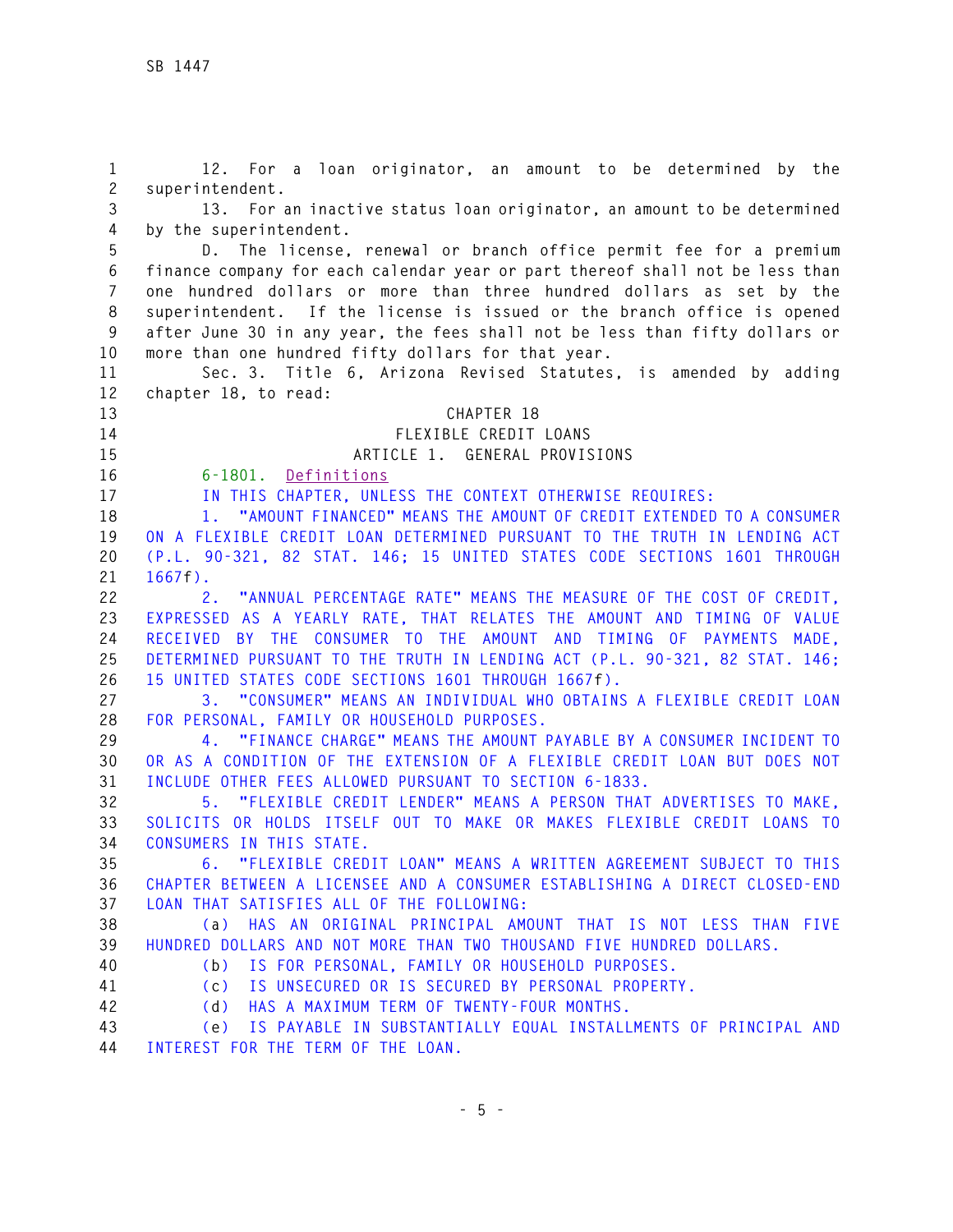**1 (f) IS SUBJECT TO PREPAYMENT IN WHOLE OR IN PART AT ANY TIME WITHOUT 2 PENALTY. 3 7. "LICENSEE" MEANS A PERSON LICENSED PURSUANT TO THIS CHAPTER. 4 8. "REGULARLY ENGAGED IN THE BUSINESS" MEANS EITHER: 5 (a) ADVERTISING TO OR ANY OTHER SOLICITATION OF A RESIDENT OF THIS 6 STATE THAT OFFERS A FLEXIBLE CREDIT LOAN AND THAT OCCURS WITHIN THIS STATE. 7 (b) MAKING THREE OR MORE FLEXIBLE CREDIT LOANS WITHIN A CALENDAR YEAR 8 TO RESIDENTS OF THIS STATE. 9 6-1802. Exemptions 10 A. THIS CHAPTER DOES NOT APPLY TO A PERSON THAT: 11 1. DOES BUSINESS UNDER ANY OTHER LAW OF THIS STATE, OR ANY OTHER STATE 12 WHILE REGULATED BY A STATE AGENCY OF THAT OTHER STATE, OR OF THE UNITED 13 STATES, RELATING TO BANKS, SAVINGS BANKS, TRUST COMPANIES, SAVINGS AND LOAN 14 ASSOCIATIONS, PROFIT SHARING AND PENSION TRUSTS, CREDIT UNIONS, INSURANCE 15 COMPANIES OR RECEIVERSHIPS IF THE FLEXIBLE CREDIT LOAN TRANSACTIONS ARE 16 REGULATED BY THE OTHER LAW OR ARE UNDER THE JURISDICTION OF A COURT. 17 2. IS LICENSED AS A PAWNBROKER PURSUANT TO TITLE 44, CHAPTER 11, 18 ARTICLE 3 TO THE EXTENT THAT THE PERSON'S ACTIVITIES ARE GOVERNED BY THAT 19 ARTICLE. 20 3. IS NOT REGULARLY ENGAGED IN THE BUSINESS OF MAKING FLEXIBLE CREDIT 21 LOANS. 22 4. IS LICENSED PURSUANT TO CHAPTER 5 OF THIS TITLE OR ACTING PURSUANT 23 TO TITLE 44, CHAPTER 2.1 TO THE EXTENT THAT THE PERSON'S ACTIVITIES ARE 24 GOVERNED BY THAT CHAPTER. 25 B. THE REQUIREMENTS OF THIS CHAPTER DO NOT APPLY TO: 26 1. CLOSED-END LOANS OF MORE THAN TWO THOUSAND FIVE HUNDRED DOLLARS. 27 2. CONSUMER LOANS MADE UNDER CHAPTER 5 OF THIS TITLE. 28 3. FLEXIBLE CREDIT LOANS THAT ARE LAWFULLY MADE TO NONRESIDENTS OF 29 THIS STATE PURSUANT TO A FLEXIBLE CREDIT LOAN LAW OF ANOTHER STATE SIMILAR IN 30 PRINCIPLE TO THIS CHAPTER. 31 4. EDUCATIONAL LOANS THAT ARE EITHER: 32 (a) MADE, INSURED OR GUARANTEED PURSUANT TO A PROGRAM AUTHORIZED BY 33 THE UNITED STATES, THIS STATE OR ANY OTHER STATE. 34 (b) MADE BY A NONPROFIT ORGANIZATION THAT IS EXEMPT FROM TAXATION 35 UNDER SECTION 501(c)(3) OF THE INTERNAL REVENUE CODE TO STUDENTS WHO ATTEND 36 POSTSECONDARY EDUCATIONAL INSTITUTIONS IN THIS STATE. 37 5. SECONDARY MOTOR VEHICLE FINANCE TRANSACTIONS AS DEFINED IN SECTION 38 44-281. 39 6-1803. License; applicability; contents of application; fees; 40 nontransferable 41 A. UNLESS EXEMPT UNDER SECTION 6-1802, A PERSON, WHETHER LOCATED IN 42 THIS STATE OR IN ANOTHER STATE, MAY NOT ENGAGE IN THE BUSINESS OF MAKING A 43 FLEXIBLE CREDIT LOAN TO A RESIDENT OF THIS STATE WITHOUT FIRST BEING LICENSED 44 AS A FLEXIBLE CREDIT LENDER BY THE SUPERINTENDENT.**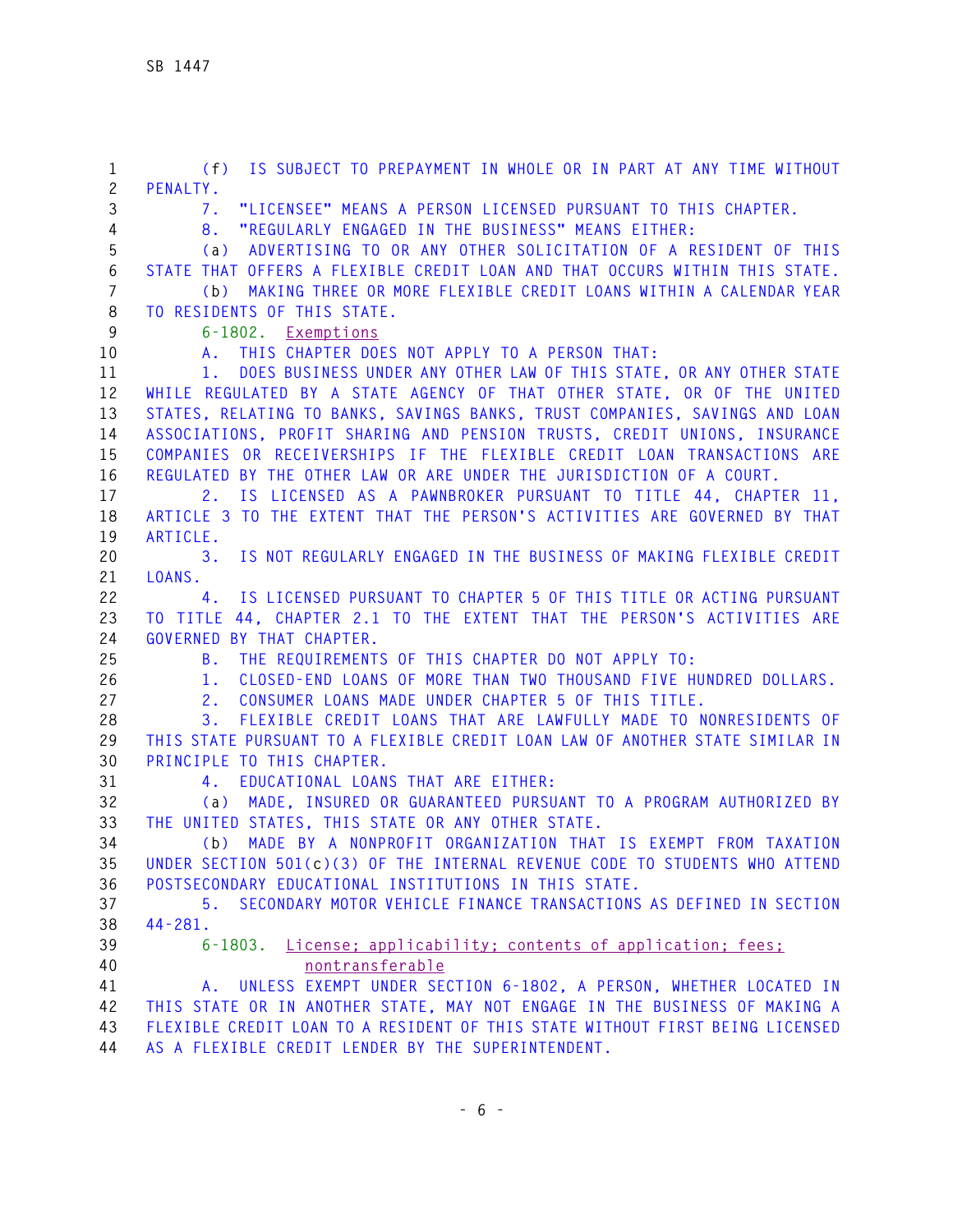| $\mathbf{1}$<br>$\mathbf{2}$ | B. THIS CHAPTER APPLIES TO ANY PERSON THAT SEEKS TO AVOID ITS<br>APPLICATION BY ANY DEVICE, SUBTERFUGE OR PRETENSE.                                    |
|------------------------------|--------------------------------------------------------------------------------------------------------------------------------------------------------|
| 3                            | C. EACH APPLICANT FOR A LICENSE SHALL SUBMIT AN APPLICATION IN                                                                                         |
| 4                            | WRITING, UNDER OATH AND IN THE FORM PRESCRIBED BY THE SUPERINTENDENT. THE                                                                              |
| 5<br>6                       | SUPERINTENDENT MAY REQUIRE AS PART OF AN APPLICATION ANY OTHER INFORMATION<br>THAT THE SUPERINTENDENT DEEMS NECESSARY.                                 |
| $\overline{7}$               | D. AT THE TIME OF FILING AN APPLICATION FOR A LICENSE, AN APPLICANT                                                                                    |
| 8                            | SHALL PAY TO THE SUPERINTENDENT THE FEE PRESCRIBED IN SECTION 6-126.                                                                                   |
| 9                            | E. BEFORE JUNE 30 OF EACH YEAR, EACH LICENSEE MAY OBTAIN A RENEWAL OF                                                                                  |
| 10                           | A LICENSE BY FILING AN APPLICATION IN THE FORM PRESCRIBED<br>BY THE                                                                                    |
| 11                           | SUPERINTENDENT AND PAYING THE FEE PRESCRIBED IN SECTION 6-126.                                                                                         |
| 12                           | F. THE<br>SUPERINTENDENT MAY DENY A LICENSE TO A PERSON IF<br><b>THE</b>                                                                               |
| 13                           | SUPERINTENDENT FINDS THAT AN APPLICANT:                                                                                                                |
| 14                           | 1. IS INSOLVENT AS DEFINED IN SECTION 47-1201.                                                                                                         |
| 15                           | HAS FAILED TO DEMONSTRATE THE FINANCIAL RESPONSIBILITY, EXPERIENCE,<br>2.                                                                              |
| 16                           | CHARACTER AND GENERAL FITNESS TO COMMAND THE CONFIDENCE OF THE PUBLIC AND TO                                                                           |
| 17                           | WARRANT THE BELIEF THAT THE BUSINESS WILL BE OPERATED LAWFULLY, HONESTLY,                                                                              |
| 18                           | FAIRLY AND EFFICIENTLY WITHIN THE PURPOSES OF THIS CHAPTER.                                                                                            |
| 19                           | 3. HAS FAILED TO PAY THE LICENSE FEE.                                                                                                                  |
| 20                           | HAS FAILED TO HAVE AT LEAST TWENTY-FIVE THOUSAND DOLLARS IN ASSETS<br>4.                                                                               |
| 21                           | READILY AVAILABLE FOR USE IN THE CONDUCT OF THE BUSINESS OF EACH LICENSED                                                                              |
| 22                           | OFFICE AND BRANCH OFFICE.                                                                                                                              |
| 23                           | G. A FLEXIBLE CREDIT LENDER LICENSE IS NOT TRANSFERABLE OR ASSIGNABLE,<br>AND A PERSON MAY NOT ACQUIRE CONTROL OF A LICENSEE THROUGH STOCK PURCHASE OR |
| 24<br>25                     | OTHER DEVICE WITHOUT THE PRIOR WRITTEN CONSENT OF THE SUPERINTENDENT.<br>- THE                                                                         |
| 26                           | SUPERINTENDENT MAY REFUSE CONSENT IF THE SUPERINTENDENT FINDS THAT ANY OF THE                                                                          |
| 27                           | GROUNDS FOR DENIAL OF RENEWAL, REVOCATION OR SUSPENSION OF A LICENSE                                                                                   |
| 28                           | PRESCRIBED IN SECTION 6-1805 ARE APPLICABLE TO THE ACQUIRING PERSON. FOR THE                                                                           |
| 29                           | PURPOSES OF THIS SUBSECTION, "CONTROL" MEANS THE POWER TO VOTE MORE THAN                                                                               |
| 30                           | TWENTY PERCENT OF THE OUTSTANDING VOTING SHARES OF A LICENSED CORPORATION,                                                                             |
| 31                           | LIMITED LIABILITY COMPANY, PARTNERSHIP, ASSOCIATION OR TRUST.                                                                                          |
| 32                           | 6-1804. Issuance of license: license year: requirements                                                                                                |
| 33                           | A. IF THE SUPERINTENDENT FINDS NO GROUNDS FOR DENIAL OF A LICENSE,                                                                                     |
| 34                           | WITHIN ONE HUNDRED TWENTY DAYS AFTER RECEIVING A COMPLETE APPLICATION, THE                                                                             |
| 35                           | SUPERINTENDENT SHALL GRANT THE APPLICATION AND ISSUE A LICENSE TO THE                                                                                  |
| 36                           | APPLICANT.                                                                                                                                             |
| 37                           | B. THE LICENSE YEAR FOR A LICENSEE BEGINS ON JULY 1 AND ENDS ON JUNE                                                                                   |
| 38                           | A FLEXIBLE CREDIT LENDER SHALL APPLY FOR RENEWAL AS<br>30 OF EACH YEAR.                                                                                |
| 39                           | PRESCRIBED BY THE SUPERINTENDENT NOT LATER THAN JUNE 30 OF EACH YEAR. A                                                                                |
| 40                           | LICENSE FOR WHICH A RENEWAL APPLICATION IS NOT RECEIVED BY THE SUPERINTENDENT                                                                          |
| 41                           | BY JUNE 30 IS SUSPENDED AND THE FLEXIBLE CREDIT LENDER MAY NOT ACT AS A                                                                                |
| 42<br>43                     | FLEXIBLE CREDIT LENDER UNTIL THE LICENSE IS RENEWED OR A NEW LICENSE IS<br>ISSUED PURSUANT TO THIS ARTICLE. THE LICENSE OF A FLEXIBLE CREDIT LENDER    |
| 44                           | THAT HAS NOT FILED A RENEWAL APPLICATION AND PAID THE RENEWAL FEE BY JULY 31                                                                           |
| 45                           | EXPIRES.                                                                                                                                               |
|                              |                                                                                                                                                        |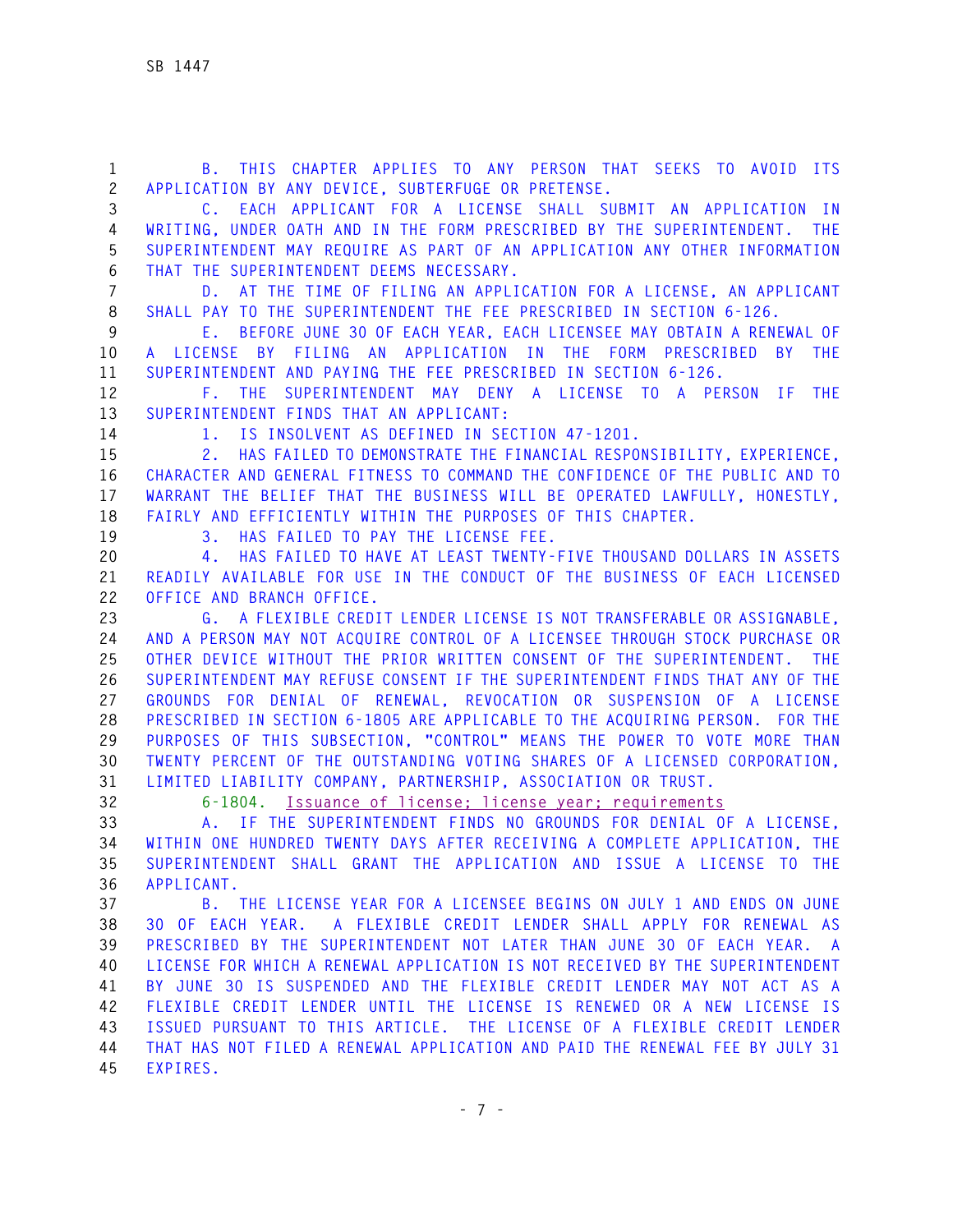**42 ISSUE THE LICENSE.** 

**1 C. ALL LICENSES ISSUED REMAIN IN FULL FORCE UNTIL SURRENDERED, REVOKED 2 OR SUSPENDED. 3 D. A LICENSE REMAINS THE PROPERTY OF THIS STATE. ON TERMINATION AT 4 THE REQUEST OF THE LICENSEE OR REVOCATION BY THE SUPERINTENDENT, THE LICENSEE 5 SHALL IMMEDIATELY DELIVER THE LICENSE TO THE SUPERINTENDENT. TERMINATION OF 6 THE LICENSE DOES NOT AFFECT ANY OTHER LIABILITY OF THE LICENSEE. 7 E. THE LICENSEE SHALL DESIGNATE THE PRINCIPAL LOCATION OF THE LICENSED 8 OFFICE WITHIN OR OUTSIDE THIS STATE. IF A LICENSEE WISHES TO MAINTAIN MORE 9 THAN ONE OFFICE LOCATION, THE LICENSEE SHALL FIRST OBTAIN A BRANCH OFFICE 10 LICENSE FROM THE SUPERINTENDENT FOR EACH BRANCH OFFICE. THE LICENSEE SHALL 11 SUBMIT AN APPLICATION IN THE FORM PRESCRIBED BY THE SUPERINTENDENT AND PAY 12 THE FEE PRESCRIBED IN SECTION 6-126 FOR EACH BRANCH OFFICE LICENSE. IF THE 13 SUPERINTENDENT DETERMINES THAT THE APPLICANT IS QUALIFIED, THE SUPERINTENDENT 14 SHALL ISSUE A BRANCH OFFICE LICENSE INDICATING THE ADDRESS OF THE BRANCH 15 OFFICE. 16 F. A LICENSEE SHALL PROMINENTLY DISPLAY THE FLEXIBLE CREDIT LENDER 17 LICENSE IN THE OFFICE OF THE FLEXIBLE CREDIT LENDER AND ANY BRANCH OFFICE 18 LICENSE IN THAT BRANCH OFFICE WHERE LOAN TRANSACTIONS ARE CONDUCTED. 19 6-1805. Denial of renewal; suspension; revocation 20 A. THE SUPERINTENDENT MAY DENY RENEWAL OF A LICENSE OR SUSPEND OR 21 REVOKE A LICENSE IF THE SUPERINTENDENT FINDS THAT A LICENSEE: 22 1. IS INSOLVENT AS DEFINED IN SECTION 47-1201. 23 2. HAS SHOWN THAT THE LICENSEE IS NOT A PERSON OF HONESTY, 24 TRUTHFULNESS AND GOOD CHARACTER. 25 3. HAS FAILED TO PAY THE ANNUAL RENEWAL FEES. 26 4. HAS FAILED TO FILE AN ANNUAL REPORT WHEN DUE OR WITHIN ANY 27 EXTENSION OF TIME GRANTED BY THE SUPERINTENDENT FOR GOOD CAUSE. 28 5. HAS FAILED TO HAVE OR MAINTAIN AT LEAST TWENTY-FIVE THOUSAND 29 DOLLARS IN ASSETS USED OR READILY AVAILABLE FOR USE IN THE CONDUCT OF THE 30 BUSINESS OF EACH LICENSED OFFICE AND BRANCH OFFICE. 31 6. EITHER KNOWINGLY OR WITHOUT THE EXERCISE OF DUE CARE TO PREVENT A 32 VIOLATION, HAS VIOLATED ANY PROVISION OF THIS TITLE OR ANY RULE OR ORDER 33 ADOPTED OR MADE PURSUANT TO THIS TITLE. 34 7. HAS FAILED TO OPERATE THE BUSINESS OF MAKING FLEXIBLE CREDIT LOANS 35 FOR A CONTINUOUS PERIOD OF TWELVE MONTHS OR MORE, EXCEPT THAT THE 36 SUPERINTENDENT, ON GOOD CAUSE SHOWN, MAY EXTEND THE TIME FOR OPERATING THAT 37 BUSINESS FOR A SINGLE FIXED PERIOD OF NOT MORE THAN TWELVE MONTHS. 38 B. THE SUPERINTENDENT MAY ALSO DENY RENEWAL OF A LICENSE OR SUSPEND OR 39 REVOKE A LICENSE IF THE SUPERINTENDENT FINDS THAT ANY FACT OR CONDITION 40 EXISTS THAT, IF IT HAD EXISTED AT THE TIME OF THE ORIGINAL APPLICATION FOR** 

**41 THE LICENSE, WOULD HAVE CLEARLY WARRANTED THE SUPERINTENDENT TO REFUSE TO**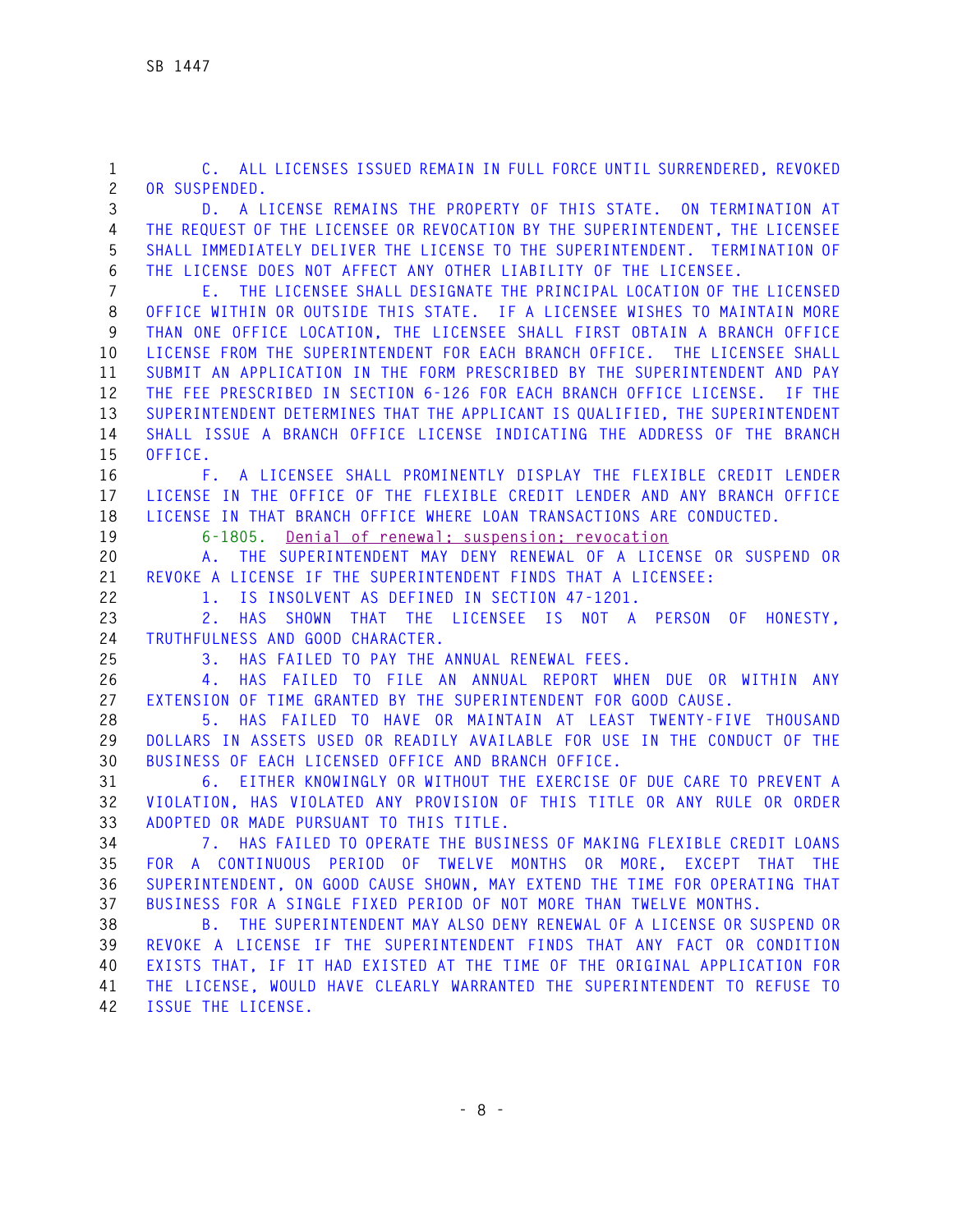| $\mathbf{1}$   | Business limited to licensed locations; restrictions<br>$6 - 1806$ .                        |
|----------------|---------------------------------------------------------------------------------------------|
| $\overline{c}$ | A. EXCEPT AS PROVIDED IN SUBSECTION B OF THIS SECTION, A LICENSEE MAY                       |
| 3              | NOT CONDUCT THE BUSINESS OF MAKING FLEXIBLE CREDIT LOANS PURSUANT TO THIS                   |
| 4              | CHAPTER UNDER ANY NAME OR AT ANY PLACE OF BUSINESS OTHER THAN THE NAME AND                  |
| 5              | PLACE STATED IN THE LICENSEE'S FLEXIBLE CREDIT LENDER LICENSE OR BRANCH                     |
| 6              | OFFICE LICENSE.                                                                             |
| $\overline{7}$ | A LICENSEE MAY:<br>B.                                                                       |
| 8              | MAKE FLEXIBLE CREDIT LOANS BY MAIL OR ELECTRONIC MEANS.<br>1.                               |
| 9              | ON REQUEST, MAKE ACCOMMODATIONS TO CONSUMERS AT ANY LOCATION<br>2.                          |
| 10             | REQUESTED BY THE CONSUMER.                                                                  |
| 11             | CONDUCT ANY ADMINISTRATIVE, LOAN SERVICING OR RECORDKEEPING<br>3.                           |
| 12             | ACTIVITY AT ANY OTHER LOCATION NOT OPEN TO THE PUBLIC, IF THE SUPERINTENDENT                |
| 13             | IS NOTIFIED IN ADVANCE OF THAT ACTIVITY.                                                    |
| 14             | C. A LICENSEE MAY CHANGE THE LOCATION OF ITS LICENSED OFFICE OR                             |
| 15             | LICENSED BRANCH OFFICE BY GIVING WRITTEN NOTICE TO THE SUPERINTENDENT, WHO                  |
| 16             | SHALL AMEND THE LICENSE ACCORDINGLY.                                                        |
| 17             | ALL FLEXIBLE CREDIT LOANS THAT ARE MADE AT THE LOCATION OF A<br>D.                          |
| 18             | LICENSED OFFICE OR BRANCH OFFICE ARE SUBJECT TO THE REQUIREMENTS OF ARTICLE 2               |
| 19             | OF THIS CHAPTER, WHETHER MADE BY A LICENSEE, ANY PERSON OTHERWISE EXEMPT FROM               |
| 20             | THIS CHAPTER PURSUANT TO SECTION 6-1802 OR ANY OTHER PERSON.                                |
| 21             | E. A LICENSEE MAY NOT CONDUCT THE BUSINESS OF MAKING FLEXIBLE CREDIT                        |
| 22             | LOANS PURSUANT TO THIS CHAPTER FROM WITHIN ANY LICENSED OFFICE OR BRANCH                    |
| 23             | OFFICE IN WHICH ANY OTHER BUSINESS NOT LICENSED PURSUANT TO THIS TITLE IS                   |
| 24             | SOLICITED OR ENGAGED IN, OR IN ASSOCIATION OR CONJUNCTION WITH ANY OTHER                    |
| 25             | BUSINESS NOT LICENSED PURSUANT TO THIS TITLE, WITHOUT GIVING PRIOR NOTICE TO                |
| 26             | THE SUPERINTENDENT. IF IT APPEARS TO THE SUPERINTENDENT THAT THE OTHER                      |
| 27             | BUSINESS IS OF SUCH A NATURE OR IS BEING CONDUCTED IN SUCH A MANNER AS TO                   |
| 28             | CONCEAL AN EVASION OF THIS CHAPTER OR IS CONTRARY TO THE PUBLIC INTEREST OR                 |
| 29             | OTHERWISE BEING CONDUCTED IN AN UNLAWFUL MANNER, THE SUPERINTENDENT MAY ACT                 |
| 30             | PURSUANT TO SECTION 6-137 TO RESTRICT THE LICENSEE FROM CONDUCTING ITS                      |
| 31             | BUSINESS IN CONJUNCTION WITH THAT OTHER BUSINESS. FOR THE PURPOSES OF THIS                  |
| 32             | SUBSECTION, "PUBLIC INTEREST" MEANS THE LAWS OF THIS STATE OR OF THE UNITED                 |
| 33             | STATES OR RULES ADOPTED BY THE SUPERINTENDENT.                                              |
| 34             | 6-1807. Books: accounts: records: access                                                    |
| 35             | A. A LICENSEE SHALL MAINTAIN BOOKS, ACCOUNTS AND RECORDS THAT ENABLE                        |
| 36<br>37       | THE SUPERINTENDENT TO DETERMINE WHETHER THE LICENSEE IS IN COMPLIANCE WITH<br>THIS CHAPTER. |
| 38             | B. A LICENSEE SHALL PRESERVE ITS BOOKS, ACCOUNTS AND RECORDS OF                             |
| 39             | FLEXIBLE CREDIT LOANS FOR AT LEAST TWO YEARS AFTER MAKING THE FINAL ENTRY FOR               |
| 40             | ANY FLEXIBLE CREDIT LOAN. A LICENSEE THAT USES AN ELECTRONIC RECORDKEEPING                  |
| 41             | SYSTEM IS NOT REQUIRED TO KEEP A WRITTEN COPY OF THE ACCOUNTS AND RECORDS IF                |
| 42             | THE LICENSEE IS ABLE TO GENERATE ALL OF THE INFORMATION REQUIRED BY THIS                    |
| 43             | SECTION IN A TIMELY MANNER FOR EXAMINATION OR OTHER PURPOSES.                               |
|                |                                                                                             |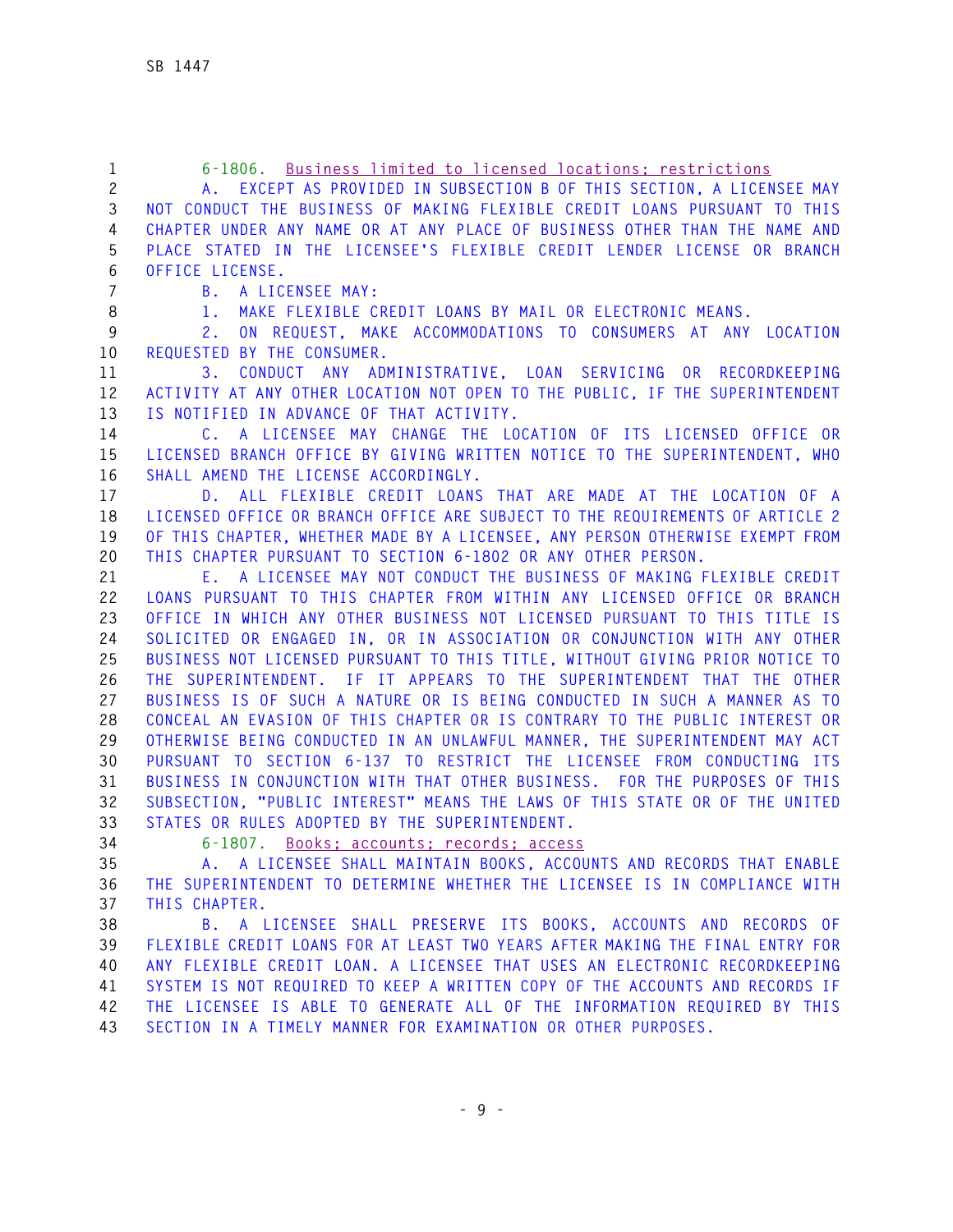| 1              | OBSERVE GENERALLY ACCEPTED ACCOUNTING<br>C. EVERY LICENSEE SHALL                                    |
|----------------|-----------------------------------------------------------------------------------------------------|
| $\mathbf{2}$   | PRINCIPLES AND PRACTICES.                                                                           |
| 3              | D. A LICENSEE SHALL MAKE ANY BOOKS, ACCOUNTS AND RECORDS THAT ARE KEPT                              |
| 4              | OUTSIDE OF THIS STATE AVAILABLE TO THE SUPERINTENDENT IN THIS STATE NOT MORE                        |
| 5              | THAN THREE BUSINESS DAYS AFTER DEMAND IS MADE BY THE SUPERINTENDENT OR THE                          |
| 6              | SUPERINTENDENT MAY CHOOSE TO PERFORM THE EXAMINATION OR INVESTIGATION AT THE                        |
| $\overline{7}$ | OFFICE OF THE LICENSEE LOCATED OUTSIDE THIS STATE.                                                  |
| 8              | E. FOR THE PURPOSES OF THIS CHAPTER, THE SUPERINTENDENT OR THE                                      |
| 9              | SUPERINTENDENT'S DULY AUTHORIZED REPRESENTATIVES SHALL HAVE ACCESS DURING                           |
| 10             | NORMAL BUSINESS HOURS TO THE OFFICES AND PLACES OF BUSINESS, FILES, SAFES AND                       |
| 11             | VAULTS OF ALL LICENSEES REGARDING THAT BUSINESS OR THE SUBJECT MATTER OF ANY                        |
| 12             | EXAMINATION, INVESTIGATION OR HEARING.                                                              |
| 13             | 6-1808. Annual report of licensee; civil penalty for failure to                                     |
| 14             | file                                                                                                |
| 15             | ON OR BEFORE OCTOBER 1 OF EACH YEAR, THE LICENSEE SHALL FILE A<br>$A_{\cdot}$                       |
| 16             | REPORT UNDER OATH AND IN THE FORM PRESCRIBED BY THE SUPERINTENDENT CONCERNING                       |
| 17             | THE BUSINESS AND OPERATIONS DURING THE TWELVE-MONTH PERIOD ENDING THE                               |
| 18             | PRECEDING JUNE 30. ON GOOD CAUSE SHOWN BY A LICENSEE, THE SUPERINTENDENT MAY                        |
| 19             | EXTEND THE TIME FOR FILING THE REPORT FOR A PERIOD OF NOT MORE THAN SIXTY                           |
| 20             | DAYS.                                                                                               |
| 21             | B. IF A LICENSEE FAILS TO FILE THE ANNUAL REPORT, THE SUPERINTENDENT                                |
| 22             | OR ANY PERSON DESIGNATED BY THE SUPERINTENDENT MAY EXAMINE THE BOOKS.                               |
| 23             | ACCOUNTS AND RECORDS OF THE LICENSEE, PREPARE THE ANNUAL REPORT AND CHARGE                          |
| 24             | THE LICENSEE AN EXAMINATION FEE AS PRESCRIBED IN SECTION 6-125.                                     |
|                | C. IF A LICENSEE FAILS TO FILE THE ANNUAL REPORT WITHIN THE SPECIFIED                               |
| 25             |                                                                                                     |
| 26             | TIME, THE SUPERINTENDENT MAY ASSESS A CIVIL PENALTY FOR THE FAILURE TO FILE                         |
| 27             | UNLESS AN<br>EXTENSION<br>OF TIME IS GRANTED<br>ANNUAL<br>REPORT<br><b>BY</b><br><b>THE</b><br>THF. |
| 28             | SUPERINTENDENT IN WRITING BEFORE THE DUE DATE OF THE ANNUAL REPORT.<br><b>THE</b>                   |
| 29             | SUPERINTENDENT MAY NOT ASSESS A PENALTY OF MORE THAN FIVE DOLLARS PER DAY.                          |
| 30             | THE LICENSEE SHALL PAY THE PENALTY TO THE SUPERINTENDENT WITHIN THIRTY DAYS                         |
| 31             | AFTER THE ASSESSMENT.                                                                               |
| 32             | $6 - 1809.$<br>Report: average annual percentage rate: average loan                                 |
| 33             | amount                                                                                              |
| 34             | A. AT THE TIME OF MAKING ITS ANNUAL REPORT TO THE SUPERINTENDENT, EACH                              |
| 35             | LICENSEE SHALL REPORT THE LICENSEE'S AVERAGE ANNUAL PERCENTAGE RATE AND                             |
| 36             | AVERAGE LOAN AMOUNT FOR THE PREVIOUS TWELVE MONTHS. THE AVERAGE ANNUAL                              |
| 37             | PERCENTAGE RATE DESCRIBED IN THIS SUBSECTION REFERS TO THE AMOUNT FINANCED AS                       |
| 38             | COMPUTED PURSUANT TO THE TRUTH IN LENDING ACT (P.L. 90-321, 82 STAT. 146,                           |
| 39             | 15 UNITED STATES CODE SECTIONS 1601 THROUGH 1667f).                                                 |
| 40             | ON AT LEAST AN ANNUAL BASIS THE SUPERINTENDENT SHALL COMPILE A<br>B.                                |
| 41             | REPORT OF THE AVERAGE ANNUAL PERCENTAGE RATE AND AVERAGE LOAN AMOUNT OF EACH                        |
| 42             | LICENSEE AS SUBMITTED PURSUANT TO SUBSECTION A OF THIS SECTION. THE                                 |
| 43             | SUPERINTENDENT SHALL DISSEMINATE THIS REPORT IN A MANNER DEEMED APPROPRIATE                         |
| 44             | BY THE SUPERINTENDENT, AND THE SUPERINTENDENT SHALL MAKE THE REPORT AVAILABLE                       |
| 45             | TO THE PUBLIC FOR INSPECTION AND COPYING.                                                           |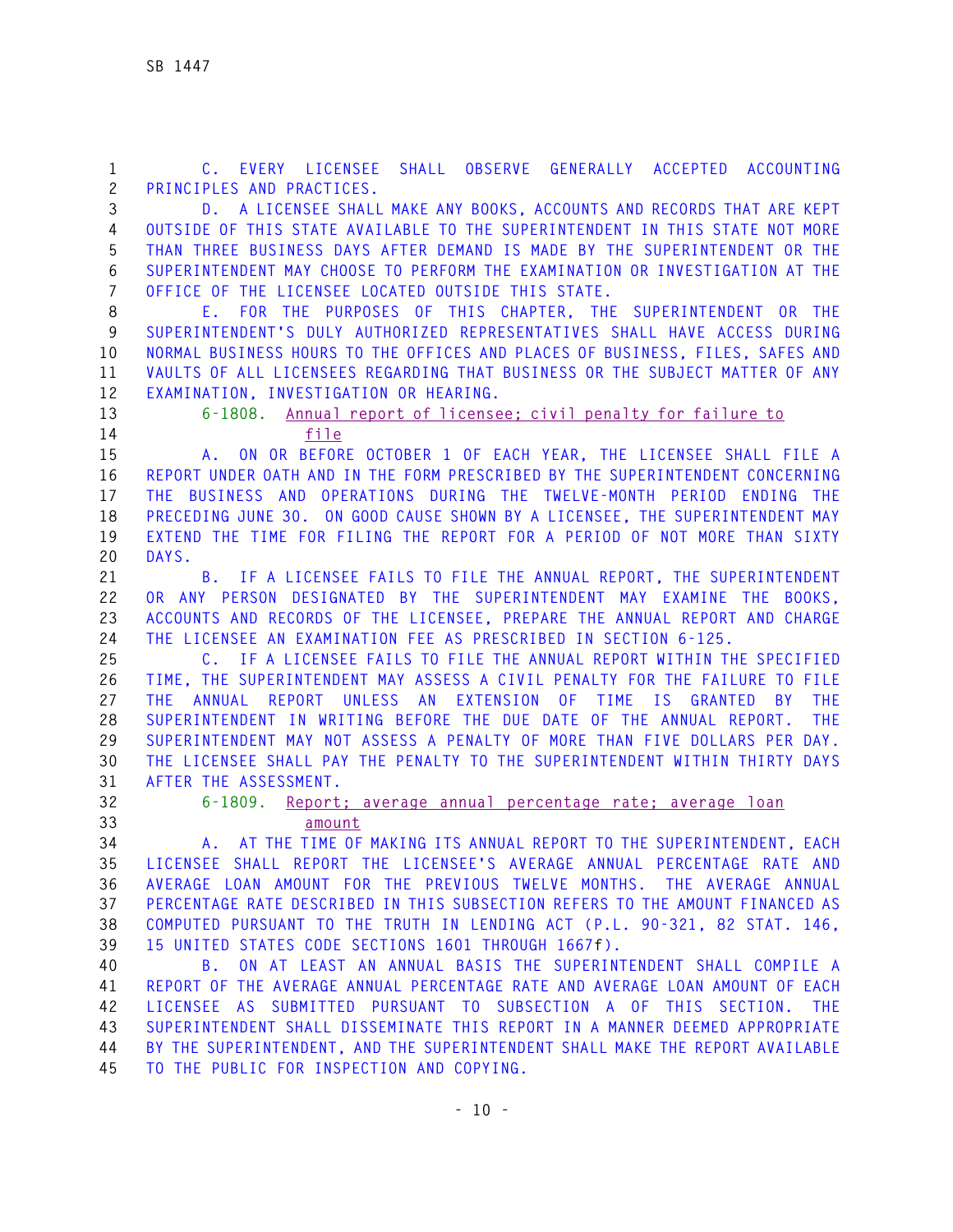- **1 6-1810. Effect of revocation; suspension or surrender on 2 preexisting contract; impairment of contracts 3 A. THE REVOCATION, SUSPENSION OR SURRENDER OF A FLEXIBLE CREDIT LENDER**
- 

**4 LICENSE DOES NOT IMPAIR OR AFFECT: 5 1. THE OBLIGATION OF ANY PREEXISTING FLEXIBLE CREDIT LOAN BETWEEN THE 6 FLEXIBLE CREDIT LENDER AND ANY CONSUMER.** 

**7 2. THE ABILITY OR RIGHT OF THE FLEXIBLE CREDIT LENDER TO SERVICE 8 EXISTING FLEXIBLE CREDIT LOANS FROM OUTSIDE THIS STATE.** 

**9 B. IF THIS CHAPTER OR ANY PART OF THIS CHAPTER IS MODIFIED, AMENDED OR 10 REPEALED, RESULTING IN A CANCELLATION OR ALTERATION OF ANY FLEXIBLE CREDIT 11 LENDER LICENSE OR RIGHT OF A LICENSEE UNDER THIS CHAPTER, THAT CANCELLATION 12 OR ALTERATION DOES NOT IMPAIR OR AFFECT THE OBLIGATION OF ANY PREEXISTING 13 CONTRACT BETWEEN A FLEXIBLE CREDIT LENDER AND ANY CONSUMER.** 

**14 6-1811. Prohibited acts**

**15 A. A LICENSEE MAY NOT KNOWINGLY ADVERTISE, DISPLAY, DISTRIBUTE, 16 BROADCAST OR TELEVISE, OR CAUSE OR ALLOW TO BE ADVERTISED, DISPLAYED, 17 DISTRIBUTED, BROADCAST OR TELEVISED, IN ANY MANNER, ANY FALSE, MISLEADING OR 18 DECEPTIVE STATEMENT OR REPRESENTATION WITH REGARD TO THE RATES, TERMS OR 19 CONDITIONS FOR A FLEXIBLE CREDIT LOAN. TO THE EXTENT APPLICABLE, ALL 20 ADVERTISING SHALL COMPLY WITH THE ADVERTISING REQUIREMENTS OF THE TRUTH IN 21 LENDING ACT (P.L. 90-321, 82 STAT. 146, 15 UNITED STATES CODE SECTIONS 1601 22 THROUGH 1667f).** 

**23 B. A CONSUMER MAY NOT HAVE OUTSTANDING FLEXIBLE CREDIT LOANS TOTALING 24 MORE THAN TWO THOUSAND FIVE HUNDRED DOLLARS UNDER THIS CHAPTER AT ANY ONE 25 TIME. EACH LICENSEE SHALL INQUIRE OF ANY CONSUMER SEEKING A FLEXIBLE CREDIT 26 LOAN UNDER THIS CHAPTER REGARDING THE CONSUMER'S OUTSTANDING FLEXIBLE CREDIT 27 LOANS. IF THE LICENSEE DETERMINES THAT THE CONSUMER DOES NOT HAVE 28 OUTSTANDING FLEXIBLE CREDIT LOANS THAT EXCEED A TOTAL INDEBTEDNESS OF TWO 29 THOUSAND FIVE HUNDRED DOLLARS, A LICENSEE MAY OFFER THE CONSUMER A FLEXIBLE 30 CREDIT LOAN IN AN AMOUNT THAT DOES NOT TOTAL MORE THAN TWO THOUSAND FIVE 31 HUNDRED DOLLARS IN TOTAL FLEXIBLE CREDIT LOANS OUTSTANDING BY THE CONSUMER. 32 IF THE LICENSEE DETERMINES THAT THE CONSUMER HAS FLEXIBLE CREDIT LOANS THAT 33 TOTAL TWO THOUSAND FIVE HUNDRED DOLLARS, A LICENSEE MAY NOT OFFER A FLEXIBLE 34 CREDIT LOAN TO THE CONSUMER UNTIL THE LICENSEE DETERMINES THAT THE CONSUMER 35 QUALIFIES TO OPEN A NEW FLEXIBLE CREDIT LOAN PURSUANT TO THIS SUBSECTION. ON 36 ANY APPLICATION BEING MADE FOR A FLEXIBLE CREDIT LOAN, THE LICENSEE SHALL 37 DETERMINE IF THE CONSUMER HAS ANY OUTSTANDING FLEXIBLE CREDIT LOANS AS 38 FOLLOWS:** 

**39 1. THE CONSUMER SHALL SIGN AN ATTESTATION STATING WHETHER THE CONSUMER 40 HAS ANY FLEXIBLE CREDIT LOANS OUTSTANDING WITH THE LICENSEE OR ANY OTHER 41 FLEXIBLE CREDIT LENDER AS DESCRIBED IN THIS SUBSECTION AND IF SO, THE STATUS 42 OF EACH LOAN.** 

**43 2. THE LICENSEE SHALL VERIFY THE ACCURACY OF THE ATTESTATION THROUGH 44 COMMERCIALLY REASONABLE MEANS. A LICENSEE'S METHOD OF VERIFICATION IS IN**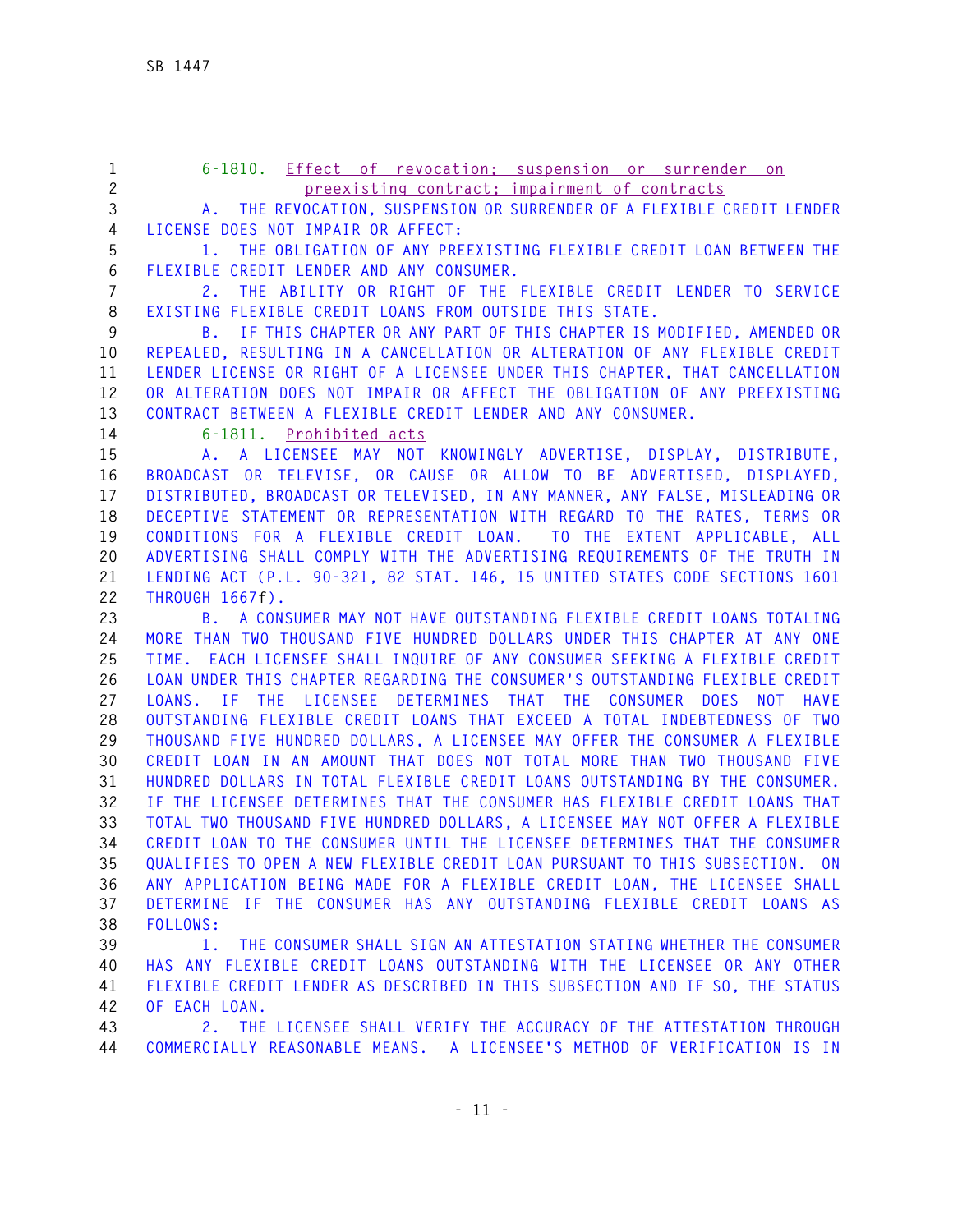**1 COMPLIANCE WITH THIS SECTION ONLY IF THE VERIFICATION METHOD INCLUDES A 2 MANUAL INVESTIGATION OR AN ELECTRONIC QUERY OF EITHER OF THE FOLLOWING:** 

**3 (a) ANY PRIVATE DATABASE APPROVED BY THE SUPERINTENDENT IF ALL 4 LICENSEES ARE REQUIRED TO SUBSCRIBE TO THE DATABASE OR OTHERWISE OBTAIN THE 5 REQUIRED INFORMATION IN A MANNER APPROVED BY THE SUPERINTENDENT ON OR BEFORE 6 JULY 1, 2017. THE LICENSEE MAY CHARGE THE CONSUMER A FEE FOR DATABASE 7 VERIFICATION NOT TO EXCEED THE ACTUAL FEE CHARGED TO THE LICENSEE BY THE 8 DATABASE PROVIDER.** 

**9 (b) UNTIL A PRIVATE DATABASE OR OTHER APPROVED MANNER OF OBTAINING THE 10 REQUIRED INFORMATION IS APPROVED BY THE SUPERINTENDENT OR IF THE PRIVATE 11 DATABASE IS NOT ACCESSIBLE, THE ATTESTATION AND THE LICENSEE'S OWN RECORDS, 12 INCLUDING BOTH RECORDS MAINTAINED AT THE LOCATION AT WHICH THE LOAN IS BEING 13 APPLIED AND RECORDS MAINTAINED AT OTHER LOCATIONS THAT ARE OWNED AND OPERATED 14 BY THE LICENSEE OR THE LICENSEE'S AFFILIATES.** 

**15 C. A LICENSEE MAY NOT MAKE A FLEXIBLE CREDIT LOAN HAVING AN ANNUAL 16 PERCENTAGE RATE GREATER THAN THAT SET FORTH IN FEDERAL LAW IN 10 UNITED 17 STATES CODE SECTION 987 (b) TO A PERSON WHO IS EITHER:** 

**18 1. A MEMBER OF THE UNITED STATES ARMED FORCES WHO IS ON ACTIVE DUTY 19 UNDER A CALL OR ORDER THAT DOES NOT SPECIFY A PERIOD OF THIRTY DAYS OR LESS. 20 2. ON ACTIVE NATIONAL GUARD AND RESERVE DUTY.** 

**21 3. A DEPENDENT, AS DEFINED IN THE JOHN WARNER NATIONAL DEFENSE 22 AUTHORIZATION ACT FOR FISCAL YEAR 2007 (P.L. 109-364; 120 STAT. 2083; 10 23 UNITED STATES CODE SECTION 987) OR ANY REGULATION ADOPTED PURSUANT TO THAT 24 ACT, INCLUDING 32 CODE OF FEDERAL REGULATIONS PART 232, OF A PERSON LISTED IN 25 PARAGRAPHS 1 AND 2 OF THIS SUBSECTION.** 

**26 D. A LICENSEE MAY NOT MAKE A FLEXIBLE CREDIT LOAN TO A PERSON UNLESS 27 THAT PERSON HAS EITHER:** 

**28 1. SIGNED AND PROVIDED TO THE LICENSEE AS PART OF THE LOAN A STATEMENT 29 ATTESTING TO WHETHER OR NOT THE PERSON IS A MILITARY MEMBER OR DEPENDENT AS 30 DEFINED AS A COVERED MEMBER IN THE JOHN WARNER NATIONAL DEFENSE AUTHORIZATION 31 ACT FOR FISCAL YEAR 2007 (P.L. 109-364; 120 STAT. 2083). SUCH STATEMENT 32 SHALL BE IN THE FORM AS MAY BE SET BY THE SUPERINTENDENT BY RULE OR MAY 33 CONFORM WITH THAT PROVIDED BY FEDERAL LAW OR REGULATION REGARDING COVERED 34 MEMBERS BY THE UNITED STATES DEPARTMENT OF DEFENSE.** 

**35 2. USED ANOTHER AUTHORIZED METHOD TO DETERMINE THE PERSON IS NOT A 36 COVERED MEMBER AS MAY BE SET OUT IN FEDERAL LAW OR BY UNITED STATES 37 DEPARTMENT OF DEFENSE REGULATIONS.** 

**38 E. ANY LOAN MADE IN VIOLATION OF THE JOHN WARNER NATIONAL DEFENSE 39 AUTHORIZATION ACT FOR FISCAL YEAR 2007 (P.L. 109-364; 120 STAT. 2083) IS 40 VOID.** 

**41 F. A LICENSEE MAY NOT CONDITION A FLEXIBLE CREDIT LOAN ON THE 42 CONSUMER'S AGREEMENT TO MAKE REPAYMENT BY RECURRING AUTOMATIC ELECTRONIC 43 FUNDS TRANSFERS FROM THE CONSUMER'S BANK ACCOUNT. THIS SUBSECTION DOES NOT 44 PRECLUDE THE CONSUMER FROM PROVIDING WRITTEN AUTHORIZATION TO MAKE REPAYMENTS**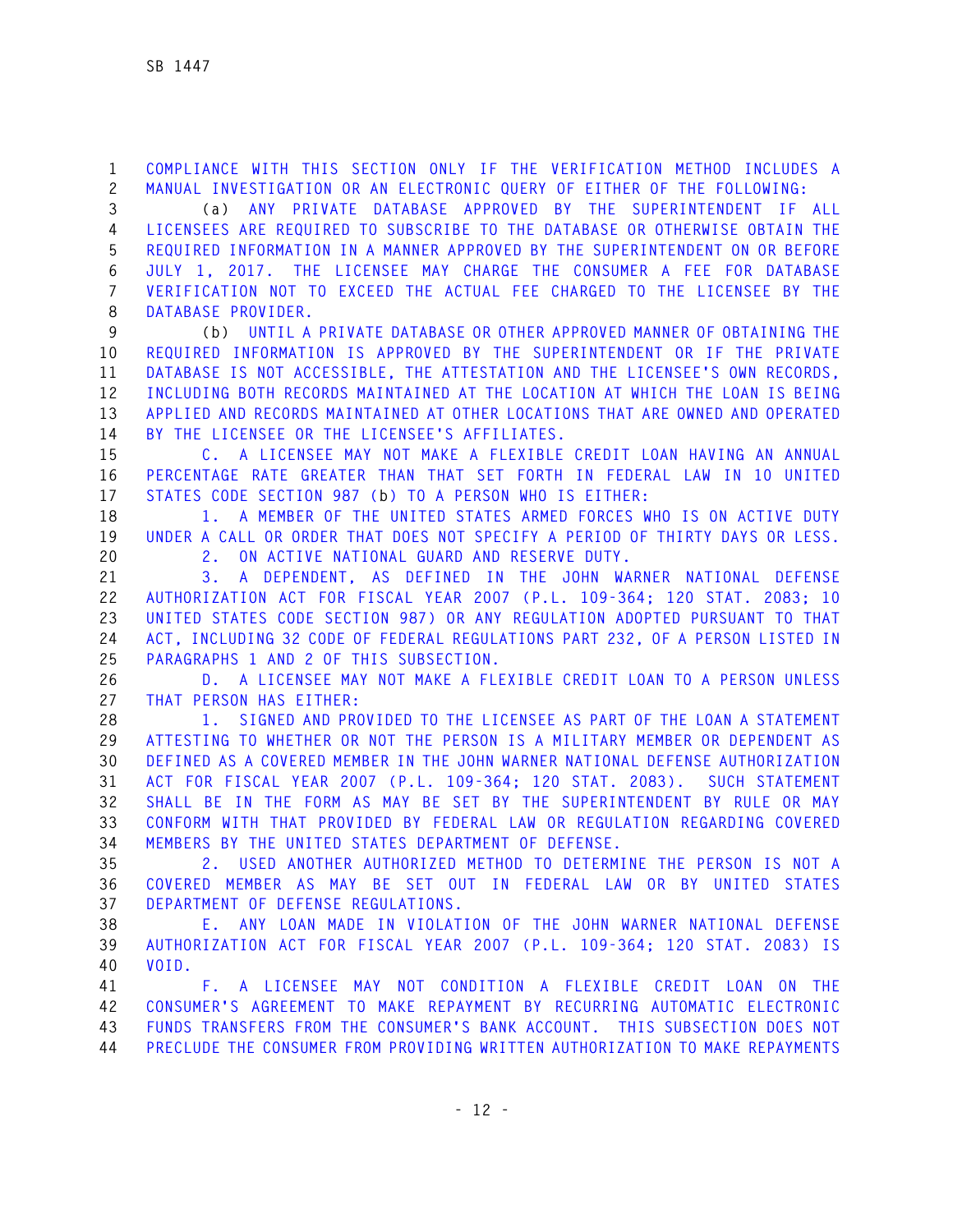**1 BY RECURRING AUTOMATIC ELECTRONIC FUNDS TRANSFERS FROM THE CONSUMER'S BANK 2 ACCOUNT. 3 6-1812. Rules 4 THE SUPERINTENDENT SHALL ADOPT RULES THAT ARE NECESSARY TO REGULATE THE 5 PROPER CONDUCT OF LICENSEES. 6 6-1813. Restriction; voidable loans 7 A. EXCEPT AS THE RESULT OF AN ACCIDENTAL OR BONA FIDE ERROR, IF THE 8 LICENSEE CHARGES, CONTRACTS FOR OR RECEIVES ANY AMOUNT IN EXCESS OF THE 9 FINANCE CHARGES AND OTHER FEES ALLOWED BY THIS CHAPTER AND THE LICENSEE FAILS 10 TO PROMPTLY REFUND THE OVERCHARGES ON DISCOVERY, THAT FLEXIBLE CREDIT LOAN IS 11 VOIDABLE. 12 B. ANY FLEXIBLE CREDIT LOAN THAT IS MADE BY A PERSON THAT IS REQUIRED 13 TO BE LICENSED PURSUANT TO THIS CHAPTER BUT THAT IS NOT LICENSED IS VOID AND 14 THE PERSON MAKING THAT FLEXIBLE CREDIT LOAN HAS NO RIGHT TO COLLECT, RECEIVE 15 OR RETAIN ANY PRINCIPAL, FINANCE CHARGES OR OTHER FEES IN CONNECTION WITH 16 THAT FLEXIBLE CREDIT LOAN. 17 C. THE LICENSEE MAY NOT COLLECT OR RECEIVE ANY PRINCIPAL, FINANCE 18 CHARGES OR OTHER FEES ON ANY FLEXIBLE CREDIT LOAN THAT HAS BEEN VOIDED. 19 6-1814. Noncompliance 20 EXCEPT AS PROVIDED IN SECTION 6-1813, A FAILURE TO COMPLY WITH THIS 21 CHAPTER DOES NOT AFFECT THE VALIDITY OR ENFORCEABILITY OF ANY FLEXIBLE CREDIT 22 LOAN. 23 ARTICLE 2. REQUIREMENTS FOR FLEXIBLE CREDIT LOANS 24 6-1831. Disclosures; civil penalty 25 A. TO THE EXTENT APPLICABLE, A LICENSEE SHALL COMPLY WITH THE 26 DISCLOSURE REQUIREMENTS OF THE TRUTH IN LENDING ACT (P.L. 90-321, 82 STAT. 27 146, 15 UNITED STATES CODE SECTIONS 1601 THROUGH 1667f). 28 B. EACH NOTE OR AGREEMENT EVIDENCING A FLEXIBLE CREDIT LOAN SHALL 29 CONTAIN THE FOLLOWING DISCLOSURE STATEMENT IN AT LEAST TEN-POINT TYPE THAT IS 30 IN ENGLISH AND, ON THE CUSTOMER'S REQUEST, IN SPANISH AND IN CLOSE PROXIMITY 31 TO THE CONSUMER'S SIGNATURE LINE OR, ALTERNATIVELY, A LICENSEE MAY PROVIDE 32 THE BORROWER WITH THE DISCLOSURES REQUIRED BY THIS SECTION IN A MOBILE OR 33 OTHER ELECTRONIC APPLICATION ON WHICH THE SIZE OF THE TYPEFACE OF THE 34 DISCLOSURE CAN BE MANUALLY MODIFIED BY A PROSPECTIVE BORROWER, IF THE 35 PROSPECTIVE BORROWER IS GIVEN THE OPTION TO PRINT THE DISCLOSURE IN A 36 TYPEFACE OF AT LEAST TWELVE-POINT SIZE OR IS PROVIDED BY THE LICENSEE WITH A 37 HARD COPY OF THE DISCLOSURE IN A TYPEFACE OF AT LEAST TWELVE-POINT SIZE 38 BEFORE THE LOAN IS CONSUMMATED: 39 NOTICE: YOU MAY REQUEST THAT THE INITIAL DISCLOSURES PRESCRIBED 40 IN THE TRUTH IN LENDING ACT (15 UNITED STATES CODE SECTIONS 1601 41 THROUGH 1667f) BE PROVIDED IN SPANISH BEFORE SIGNING ANY LOAN 42 DOCUMENTS.**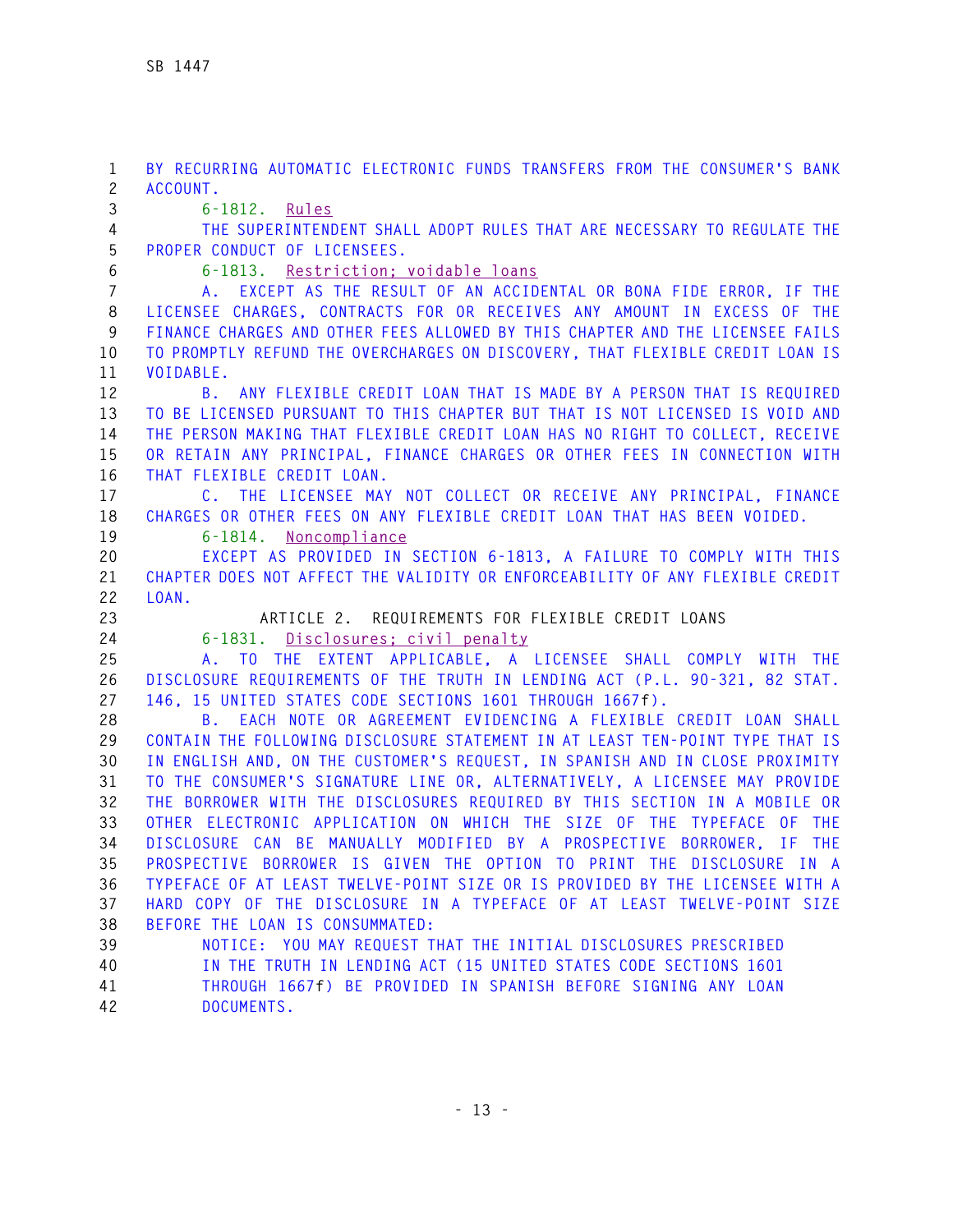**1 C. A LICENSEE SHALL CONTINUOUSLY AND CONSPICUOUSLY DISPLAY THE NOTICE 2 PRESCRIBED BY SUBSECTION B OF THIS SECTION AND THE FOLLOWING NOTICE ON A SIGN 3 PRINTED IN AT LEAST TWELVE-POINT BOLD TYPE AT EACH DESK AT WHICH FLEXIBLE 4 CREDIT LOANS ARE USUALLY AND NORMALLY CLOSED OR ON A SIGN PROMINENTLY 5 DISPLAYED IN EACH LICENSED OFFICE OR BRANCH OFFICE: 6 NOTICE: BEFORE SIGNING ANY LOAN DOCUMENTS OR OTHERWISE 7 COMMITTING TO A LOAN, YOU MAY TAKE COPIES OF THOSE DOCUMENTS 8 AWAY FROM THE FLEXIBLE CREDIT LENDER'S PLACE OF BUSINESS FOR 9 REVIEW. 10 D. IF A LICENSEE IS PROVIDING ELECTRONIC LOANS, THE LICENSEE MUST 11 CONSPICUOUSLY DISPLAY THE FOLLOWING DISCLOSURE ON ITS WEBSITE: 12 NOTICE: BEFORE SIGNING ANY LOAN DOCUMENTS OR OTHERWISE 13 COMMITTING TO A LOAN, PLEASE READ OUR TERMS AND CONDITIONS 14 CAREFULLY. 15 E. IF THE LICENSEE FAILS TO MAKE THE DISCLOSURE STATEMENT PRESCRIBED 16 IN SUBSECTION B OF THIS SECTION, THE SUPERINTENDENT SHALL ASSESS THE LICENSEE 17 A ONE-TIME CIVIL PENALTY OF UP TO THREE HUNDRED DOLLARS FOR EVERY VIOLATION. 18 6-1832. Finance charges 19 A. A LICENSEE MAY CONTRACT FOR AND RECEIVE FINANCE CHARGES ON A 20 FLEXIBLE CREDIT LOAN THAT DOES NOT EXCEED THE FOLLOWING IF THE ORIGINAL 21 PRINCIPAL AMOUNT OF THE FLEXIBLE CREDIT LOAN IS AT LEAST FIVE HUNDRED DOLLARS 22 BUT NOT MORE THAN TWO THOUSAND FIVE HUNDRED DOLLARS: 23 1. A RATE OF SEVENTEEN PERCENT PER MONTH IF UNSECURED. 24 2. A RATE OF FIFTEEN PERCENT PER MONTH IF SECURED WITH PERSONAL 25 PROPERTY. 26 B. A LICENSEE MAY NOT COMPOUND FINANCE CHARGES. 27 6-1833. Other allowable fees; annual reporting 28 A. IN ADDITION TO THE FINANCE CHARGES AUTHORIZED BY SECTION 6-1832, A 29 LICENSEE MAY CONTRACT FOR AND RECEIVE AND COLLECT FINANCE CHARGES ON THE 30 FOLLOWING FEES: 31 1. A DELINQUENCY CHARGE IN AN AMOUNT EQUAL TO FIVE PERCENT OF THE 32 AMOUNT OF ANY INSTALLMENT NOT PAID IN FULL WITHIN SEVEN DAYS AFTER ITS DUE 33 DATE. 34 2. COURT COSTS. 35 3. REASONABLE ATTORNEY FEES IF THE FLEXIBLE CREDIT LOAN IS REFERRED 36 FOR COLLECTION TO AN ATTORNEY OTHER THAN A SALARIED EMPLOYEE OF THE LICENSEE. 37 B. A LICENSEE MAY CONTRACT FOR AND RECEIVE REASONABLE FEES FOR ACTUAL 38 CHARGES THAT THE LICENSEE INCURS FOR THE PROCESSING AND HANDLING OF PERSONAL 39 PROPERTY THAT IS SECURED BY A FLEXIBLE CREDIT LOAN. 40 C. IN ADDITION TO THE FINANCE CHARGES AND FEES PROVIDED IN THIS 41 ARTICLE, THE LICENSEE MAY NOT DIRECTLY OR INDIRECTLY CHARGE, CONTRACT FOR OR 42 RECEIVE ANY FURTHER OR OTHER AMOUNT IN CONNECTION WITH A FLEXIBLE CREDIT 43 LOAN.**